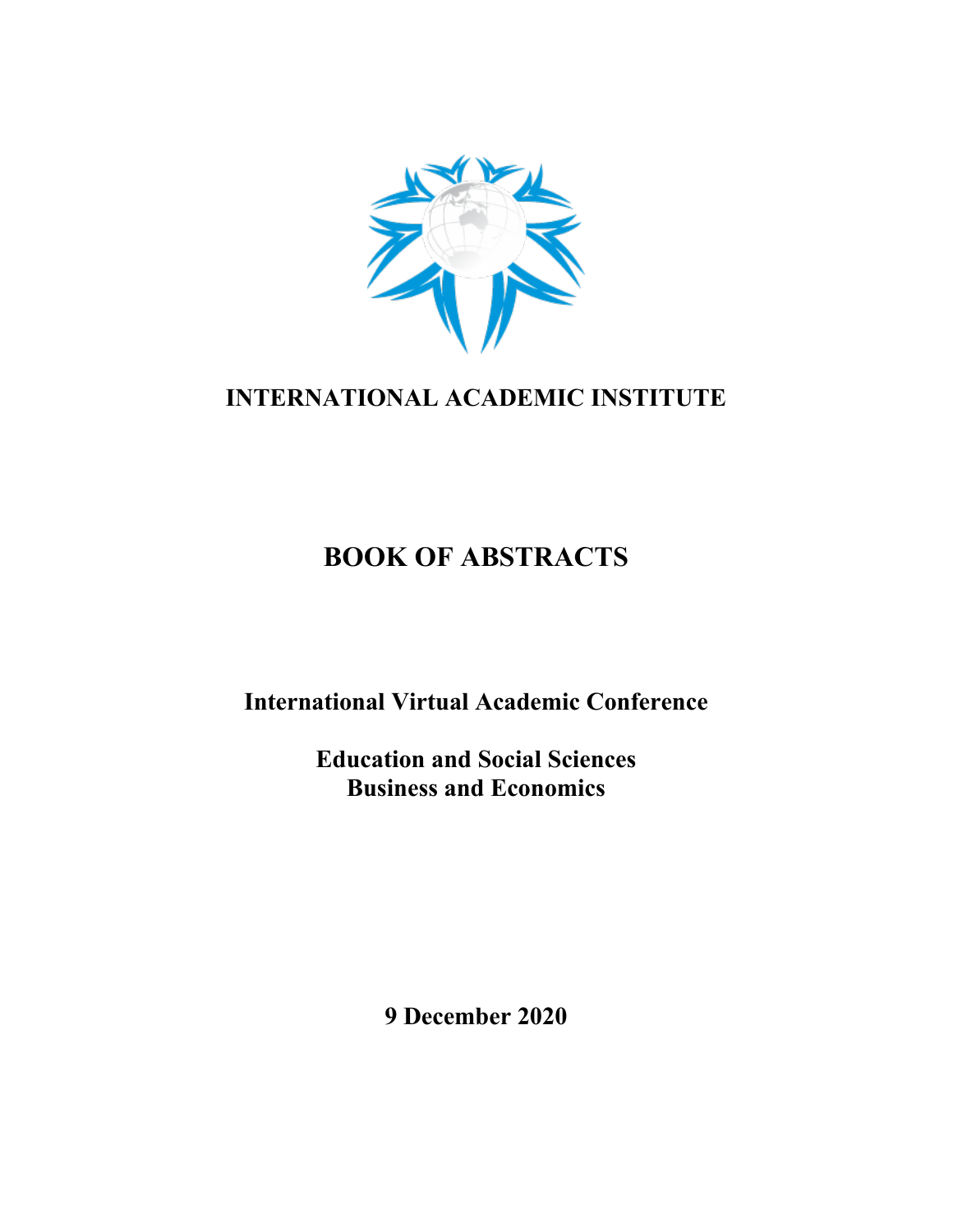#### **IAI Book of Abstracts**

 $\mathcal{L}_\mathcal{L} = \{ \mathcal{L}_\mathcal{L} = \{ \mathcal{L}_\mathcal{L} = \{ \mathcal{L}_\mathcal{L} = \{ \mathcal{L}_\mathcal{L} = \{ \mathcal{L}_\mathcal{L} = \{ \mathcal{L}_\mathcal{L} = \{ \mathcal{L}_\mathcal{L} = \{ \mathcal{L}_\mathcal{L} = \{ \mathcal{L}_\mathcal{L} = \{ \mathcal{L}_\mathcal{L} = \{ \mathcal{L}_\mathcal{L} = \{ \mathcal{L}_\mathcal{L} = \{ \mathcal{L}_\mathcal{L} = \{ \mathcal{L}_\mathcal{$ 

#### **Editor:**

Milena Apostolovska-Stepanoska, Dr. Sci, Ss. Cyril and Methodius University, Skopje, Republic of N. Macedonia

#### **Editorial Board:**

Hristina Rucheva Tasev, Dr. Sci, Ss. Cyril and Methodius University, Skopje, Republic of N. Macedonia Vasko Naumovski, Dr. Sci, Ss. Cyril and Methodius University, Skopje, Republic of N. Macedonia Meic Pearse, Dr. Sci, Houghton College NY, USA Elif Uckan Dagdemir, Dr. Sci, Anadoly University, Turkey Mary Mares-Awe, MA, Fulbright Association, Chicago, USA Prof. Massimo Introzzi, Bococca University – Milan, Italy Dr. Zahida Chebchoub, UAE University, Al-Ain Dr. Benal Dikmen, Associate Professor, T.C. İstanbul Yeni Yüz Yıl University Ass. Prof. Arthur Pantelides, American University, Bulgaria Marija Boban, Dr. Sci, Faculty of Law, University of Split, Croatia Gergana Radoykova, Dr. Sci Sofia University St. Kliment Ohridski, Bulgaria Anthon Mark Jay Alguno Rivas, MA, Taguig City University, Philippines Snezana Knezevic, Dr. Sci Faculty of Organizational Sciences, Belgrade,Serbia Eva Pocher, Ph.D., University of Glasgow Ass. Prof. Mariam A. Abu Alim, Yarmouk University, Jordan Ass. Prof Aleksandra Mitrović, University in Kragujevac, Serbia Dr. Dorjana Klosi, University of "Ismail Qemali", Vlore, Albania

#### **Secretary and editing:** Filip Stojkovski International Academic Institute Ul. Todor Aleksandrov br.85-4 Skopje, Republic of N. Macedonia

ISBN 978-608-4881-16-2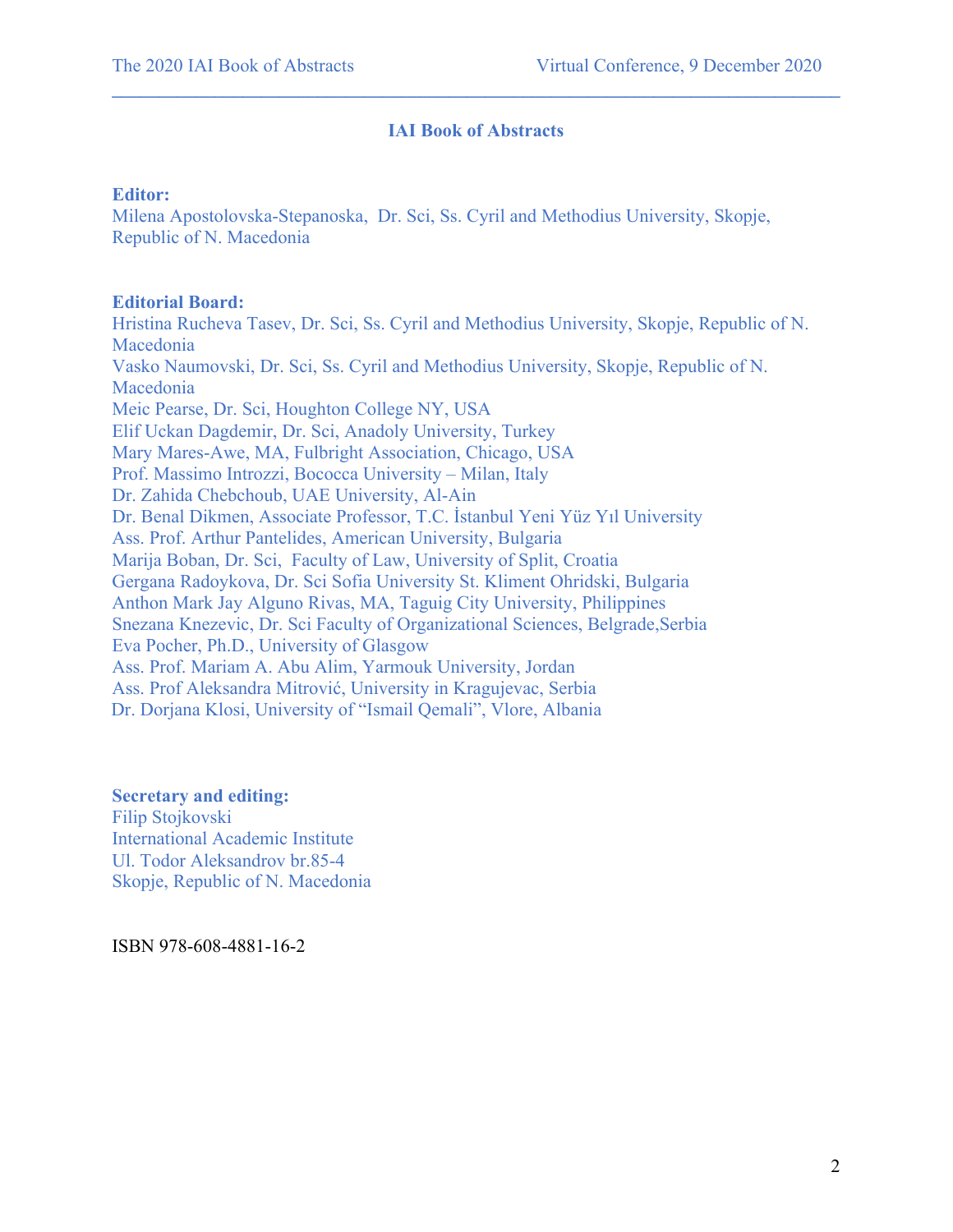## **Enhancing the Writing Skills of B1 Level Primary School Students in the Foreign Language using WEB 2.0 Tools**

 $\mathcal{L}_\mathcal{L} = \{ \mathcal{L}_\mathcal{L} = \{ \mathcal{L}_\mathcal{L} = \{ \mathcal{L}_\mathcal{L} = \{ \mathcal{L}_\mathcal{L} = \{ \mathcal{L}_\mathcal{L} = \{ \mathcal{L}_\mathcal{L} = \{ \mathcal{L}_\mathcal{L} = \{ \mathcal{L}_\mathcal{L} = \{ \mathcal{L}_\mathcal{L} = \{ \mathcal{L}_\mathcal{L} = \{ \mathcal{L}_\mathcal{L} = \{ \mathcal{L}_\mathcal{L} = \{ \mathcal{L}_\mathcal{L} = \{ \mathcal{L}_\mathcal{$ 

#### **ANTONIA LOUTSI 1 , MAKRINA ZAFIRI2**

*1\*English teacher in primary school "Paschalis school" BA in English Language and Literature M.Ed. in TESOL 2 Foreign language Office, Aristotle University of Thessaloniki, Greece. \* Corresponding Author: e-mail: tanial85@hotmail.com*

#### **Abstract**

 This research investigates the influence and usefulness of integrating Web 2.0 tools in teaching writing to B1 level students in English and the extent to which the use of Web 2.0 tools motivate students in their writing process. The paper focuses on the hypothesis that students of a B1 level are able to develop their writing skills successfully with the aid of Web 2.0 tools during the English language learning process. For the needs of this research two students who attended private tuition and were preparing for the KPG B1 / B2 May 2020 exams, participated in the research. They were both thirteen years old and belonged to the same language level. Qualitative and quantitative findings were analyzed providing valuable information and suggestions for Web 2.0 tool implementation in English learning classes. The outcome of this research shed light on the influence of technology, and more particularly on the application of Web 2.0 tools and differentiated instruction in the development of the writing skill of these two students.

*Keywords:* technology, action research, differentiated instruction, blended learning, Web 2.0 tools, semi-structured interviews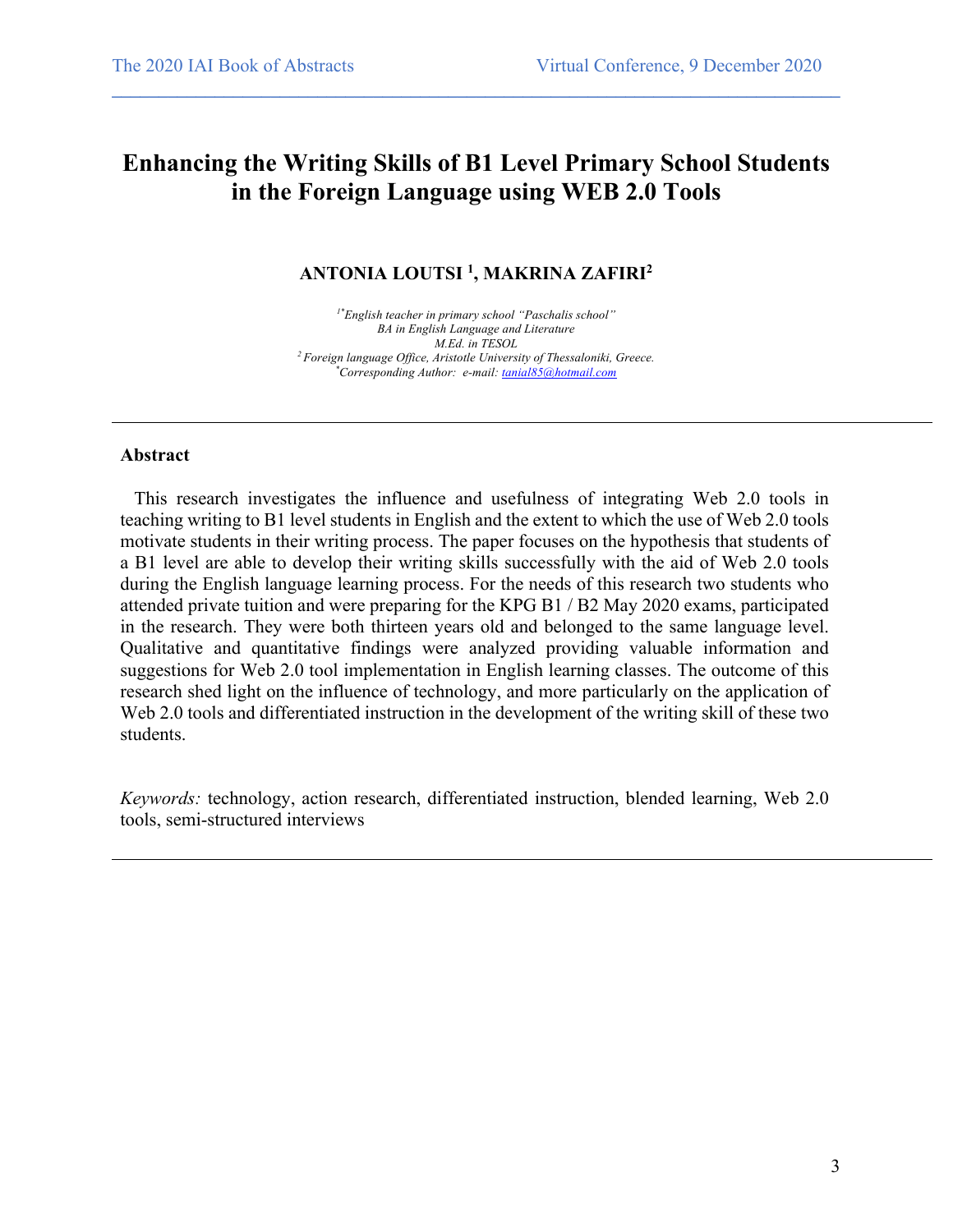### **Development of Franco-Latvian children's bilingualism in Latvia. Does the language of schooling matter?**

 $\mathcal{L}_\mathcal{L} = \{ \mathcal{L}_\mathcal{L} = \{ \mathcal{L}_\mathcal{L} = \{ \mathcal{L}_\mathcal{L} = \{ \mathcal{L}_\mathcal{L} = \{ \mathcal{L}_\mathcal{L} = \{ \mathcal{L}_\mathcal{L} = \{ \mathcal{L}_\mathcal{L} = \{ \mathcal{L}_\mathcal{L} = \{ \mathcal{L}_\mathcal{L} = \{ \mathcal{L}_\mathcal{L} = \{ \mathcal{L}_\mathcal{L} = \{ \mathcal{L}_\mathcal{L} = \{ \mathcal{L}_\mathcal{L} = \{ \mathcal{L}_\mathcal{$ 

#### **JONATHAN DURANDIN**

*Centre of Cultural Research, Institute of Humanities and Social Sciences, Daugavpils University, Latvia e-mail: jonathan.durandin@bluemail.ch*

#### **Abstract**

 Schooling plays a key role in the development of languages in children from bilingual families. This development depends on children's linguistic attitudes and practices, often in response to those present in their environment. Since school is a very influential socialisation body, children generally favour the acquisition or the learning of the language that dominates there. This tendency towards unbalanced bilingualism is all the stronger as the language of schooling is also dominant in the larger sociolinguistic environment. The aim of this paper is to understand the influence of schooling on Franco-Latvian children's choice of preferred language in the Latvian diglossic context. This contribution analyses the cases of four children, aged between 8 and 11, attending school in Latvian, Latvian-Russian or French in Riga, the capital of Latvia. The results of the discourse analysis, which was based on a set of two interviews per child, showed that these children do not favour the language of schooling and sometimes even reject it. Their language choices are not based on the schooling function of languages but rather on the basis of other functions that they attribute to languages inside and outside school – communicative, social, identity and affective functions as well as recreational or formative functions. These results led to a discussion on how focusing on one or more of these language functions in school could influence the development of Franco-Latvian children's bilingualism in the Latvian context.

*Keywords:* bilingual children, schooling, linguistic attitudes and practices, language social and psychological functions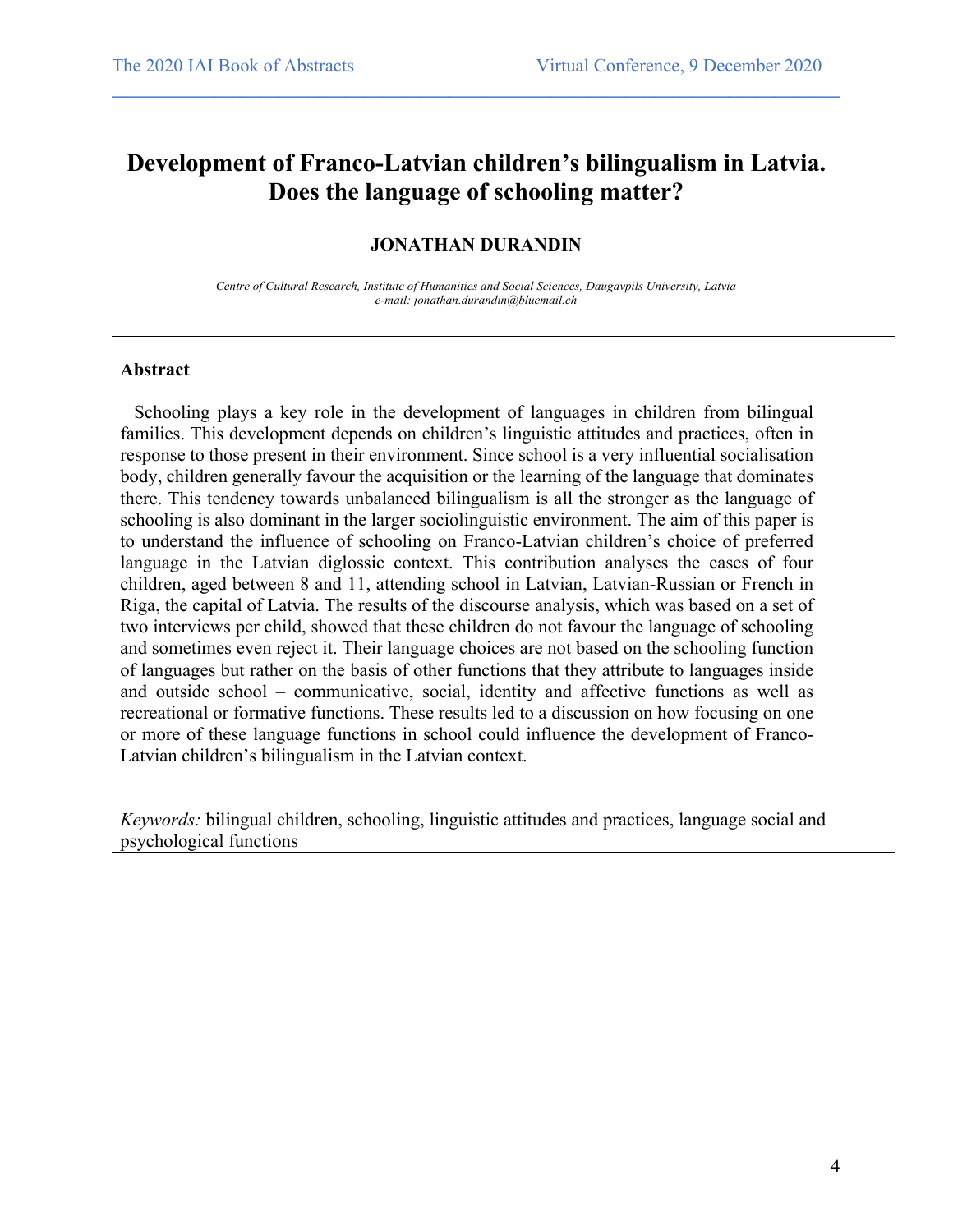## **A comparative analysis of a specific type of lexical collocation (light verb + noun) in Croatian, Italian and English languages and its use in classroom teaching of lexis**

 $\mathcal{L}_\mathcal{L} = \{ \mathcal{L}_\mathcal{L} = \{ \mathcal{L}_\mathcal{L} = \{ \mathcal{L}_\mathcal{L} = \{ \mathcal{L}_\mathcal{L} = \{ \mathcal{L}_\mathcal{L} = \{ \mathcal{L}_\mathcal{L} = \{ \mathcal{L}_\mathcal{L} = \{ \mathcal{L}_\mathcal{L} = \{ \mathcal{L}_\mathcal{L} = \{ \mathcal{L}_\mathcal{L} = \{ \mathcal{L}_\mathcal{L} = \{ \mathcal{L}_\mathcal{L} = \{ \mathcal{L}_\mathcal{L} = \{ \mathcal{L}_\mathcal{$ 

**dr.sc. Marijana Alujević, Assistant Professor 1 dr.sc. Tanja Brešan Ančić, Assistant Professor2 Dijana Vinčić, prof. 3**

*1 Department of Italian language and literature, Faculty of Philosophy and Social Sciences in Split, Croatia 2 Department of Croatian language and literature, Faculty of Philosophy and Social Sciences in Split, Croatia <sup>3</sup> Primary school "Ostrog", Kaštel Lukšić, Croatia \* Corresponding Author: bresant@ffst.hr*

#### **Abstract**

The aim of this paper is to provide an overview of one of the most significant aspects of idiomatic use of language, collocations. A special emphasis has been put on a comparative review of the most common Light Verb Constructions consisting of light verbs (cro. *lagani glagoli*, ita. *verbi supporto*) and nouns in Croatian, English and Italian languages. The aforementioned construction is chosen since it is extremely common in the early stages of language acquisition. Moreover, the aim of the conducted contrastive analysis has been to determine overlaps in order to use the examples of positive transfer in teaching lexis (English/Italian – L2), as well as to prevent negative interference such as false analogies. Thus, following the discussion on the results of the contrastive analysis, the relevance of teaching collocations, i.e. presenting the most common collocations simultaneously with new vocabulary will be stressed. In accordance with the above-mentioned, we believe that collocational approach is the most useful and effective in teaching languages.

Key words: lexis, collocational approach, contrastive analysis, second language acquisition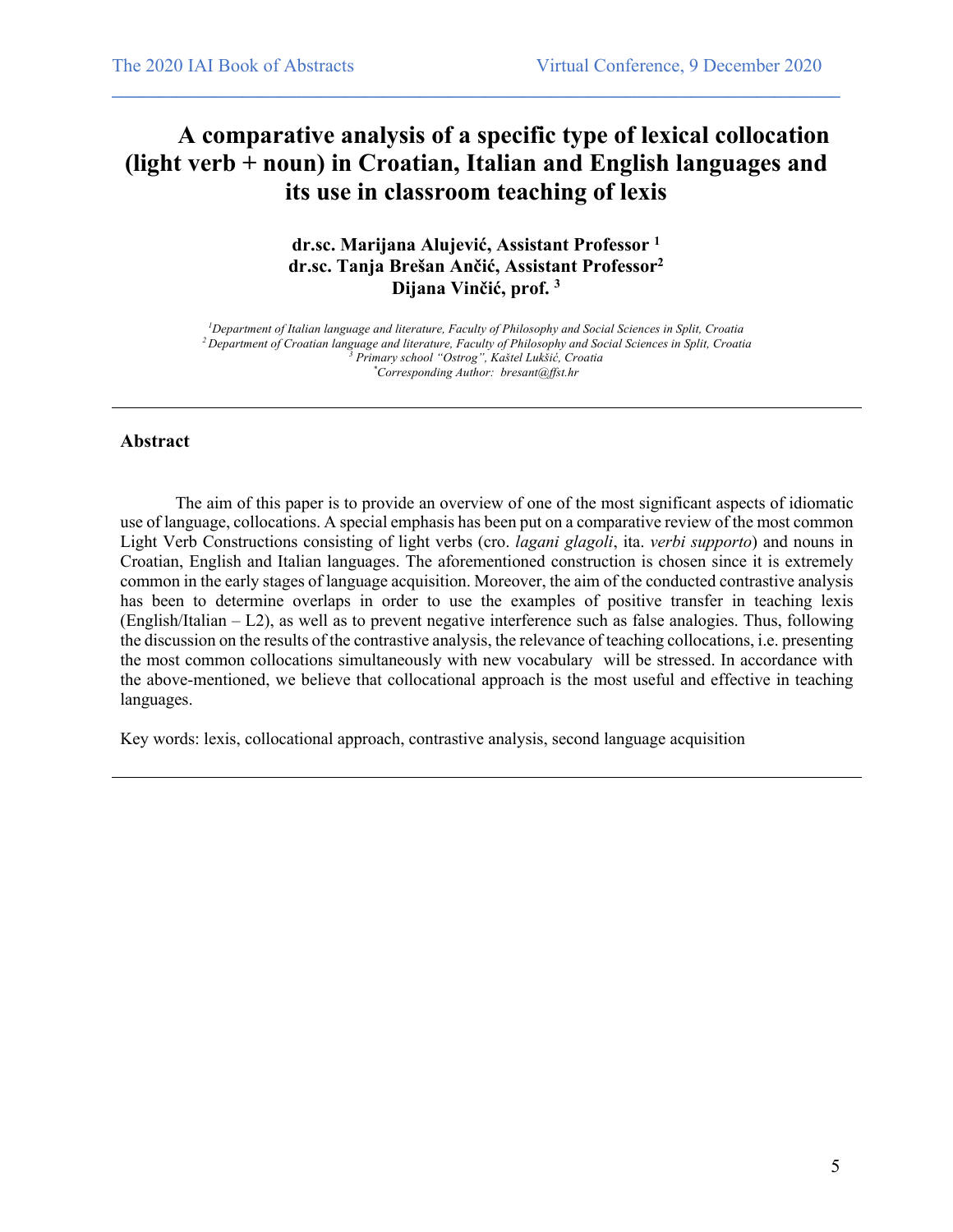### **Education as Reconstruction of Experience: A Commentary on John Dewey's Experience and Education**

 $\mathcal{L}_\mathcal{L} = \{ \mathcal{L}_\mathcal{L} = \{ \mathcal{L}_\mathcal{L} = \{ \mathcal{L}_\mathcal{L} = \{ \mathcal{L}_\mathcal{L} = \{ \mathcal{L}_\mathcal{L} = \{ \mathcal{L}_\mathcal{L} = \{ \mathcal{L}_\mathcal{L} = \{ \mathcal{L}_\mathcal{L} = \{ \mathcal{L}_\mathcal{L} = \{ \mathcal{L}_\mathcal{L} = \{ \mathcal{L}_\mathcal{L} = \{ \mathcal{L}_\mathcal{L} = \{ \mathcal{L}_\mathcal{L} = \{ \mathcal{L}_\mathcal{$ 

#### **ILEANA DASCĂLU**

*University of Bucharest e-mail ; ileana.dascalu83@gmail.com*

#### **Abstract**

In his short, programmatic 1938 work, *Experience and Education*, American philosopher John Dewey argued in favor of reforming educational systems in line with a consistent philosophy of experience. His endeavor was to avoid piecemeal fragmentation of educational aims and methods, and rather to provide a coherent framework in which to address all salient educational issues consistently: subjectmatter, role of participants, and organization of the system.

Starting from some insights offered by Dewey in this work, my presentations aims to address the question of how should contemporary educators integrate the two principles, of continuity and interaction of experiences in their work. Unlike Dewey's world, ours is a whole lot more global, and the socialization of truth, as well as the changing stakes of the educational systems, currently struggling with justifying their utility in terms of market-value may make it possible that his criteria are highly demanding and require too many efforts for achieving quality education. In the end, I would like to open for debate the issue whether current education can be what Dewey imagined it would be, i.e. an enrichment of experience and a training in democracy at the same time.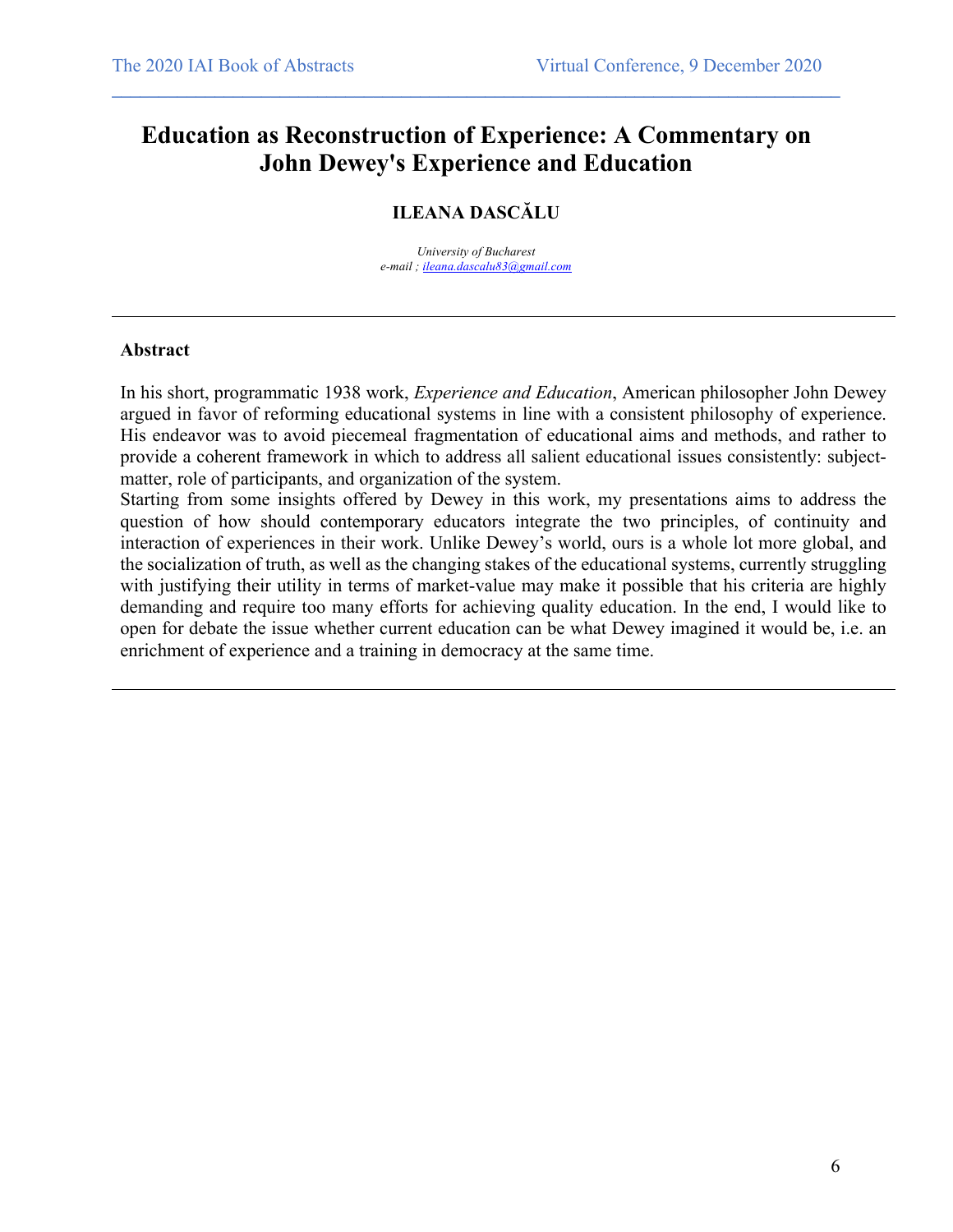## **Distance Teaching During the COVID-19 Pandemic**

 $\mathcal{L}_\mathcal{L} = \{ \mathcal{L}_\mathcal{L} = \{ \mathcal{L}_\mathcal{L} = \{ \mathcal{L}_\mathcal{L} = \{ \mathcal{L}_\mathcal{L} = \{ \mathcal{L}_\mathcal{L} = \{ \mathcal{L}_\mathcal{L} = \{ \mathcal{L}_\mathcal{L} = \{ \mathcal{L}_\mathcal{L} = \{ \mathcal{L}_\mathcal{L} = \{ \mathcal{L}_\mathcal{L} = \{ \mathcal{L}_\mathcal{L} = \{ \mathcal{L}_\mathcal{L} = \{ \mathcal{L}_\mathcal{L} = \{ \mathcal{L}_\mathcal{$ 

#### **Mila Bulić 1 , Ines Blažević2**

*1 Faculty of Humanities and Social Sciences, Croatia 2 Fiaculty of Humanities and Social Sciences, Croatia \* Corresponding Author: mbulic@ffst.hr*

#### **Abstract**

The COVID-19 pandemic that struck the world in the spring of 2020 caused most countries, including Croatia, to switch from classroom to online and distance learning in a very short time. This research was conducted on a sample of 267 primary school teachers and 67 students of Teacher Education. The aim was to determine the impact of students' participation and activities in distance learning on their attitudes towards distance learning. To this aim, a questionnaire for teachers and a questionnaire for students were designed. The research results show that teachers find it statistically significantly more difficult to perceive the transition to the distance learning model compared to students. Both groups spent an equal amount of time on weekly class preparation. The results show students perceive a good internet connection in distance learning more important than teachers. Students have more positive attitudes towards teaching on television compared to teachers because when assessing such teaching model teachers tend to notice mistakes related to the content and teaching methods. Thus, the quality of this model is rated lower by teachers. As an advantage of distance learning, students emphasize temporal and spatial flexibility, yet they lack social contact with professors and colleagues. Too many exercises and homework assignments are cited as a lack of distance learning. Teachers point out that they lacked personal contact with students and colleagues, and they also state the problem of family members writing homework instead of students themselves. The experience of distance learning should become an integral part of the course on teaching methods in order for students to acquire additional teaching competencies.

*Keywords:* distance teaching/learning, teaching on television, didactics of science and society, teachers, COVID-19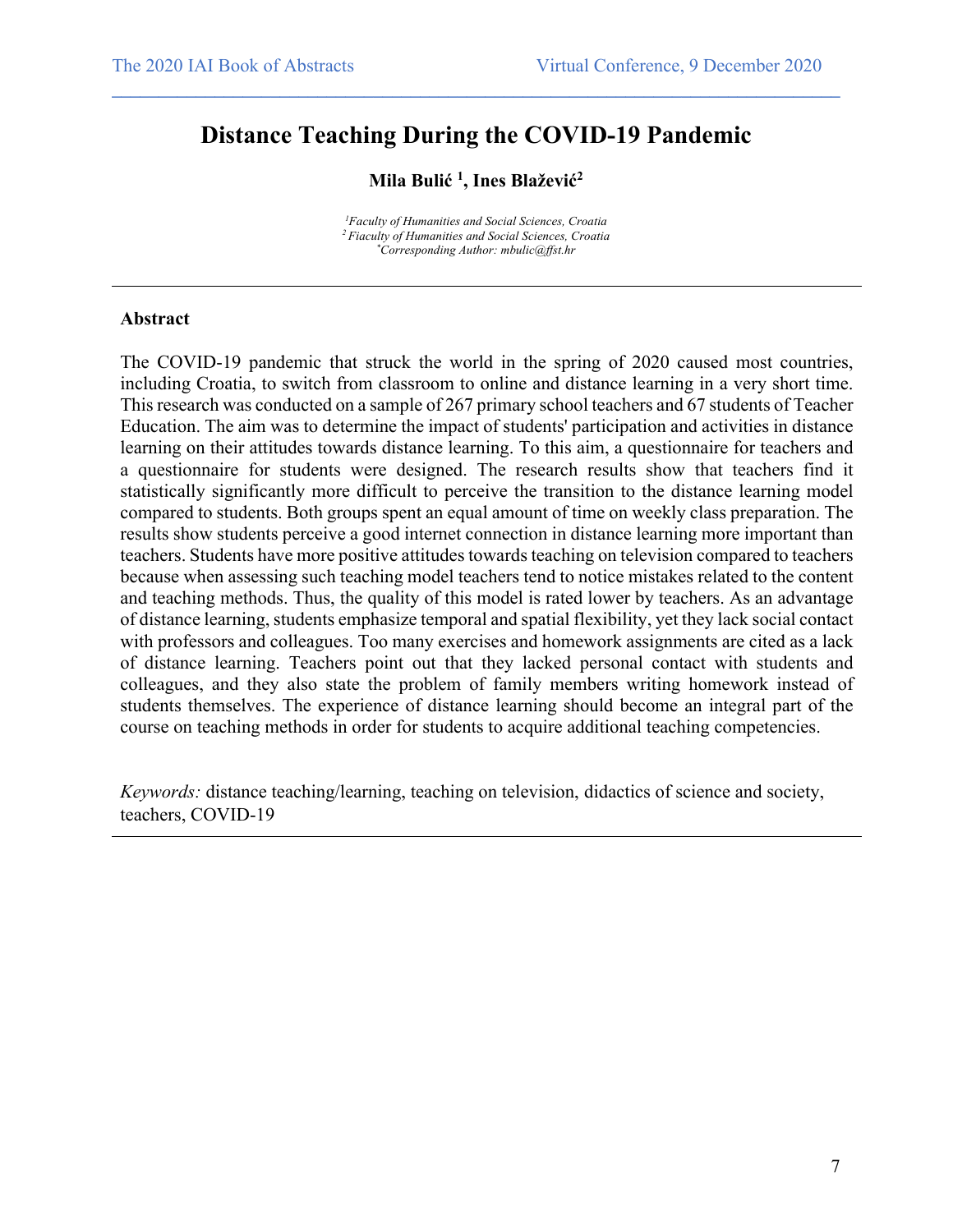### **Underrepresentation of Skin Tone in Surgical Education**

 $\mathcal{L}_\mathcal{L} = \{ \mathcal{L}_\mathcal{L} = \{ \mathcal{L}_\mathcal{L} = \{ \mathcal{L}_\mathcal{L} = \{ \mathcal{L}_\mathcal{L} = \{ \mathcal{L}_\mathcal{L} = \{ \mathcal{L}_\mathcal{L} = \{ \mathcal{L}_\mathcal{L} = \{ \mathcal{L}_\mathcal{L} = \{ \mathcal{L}_\mathcal{L} = \{ \mathcal{L}_\mathcal{L} = \{ \mathcal{L}_\mathcal{L} = \{ \mathcal{L}_\mathcal{L} = \{ \mathcal{L}_\mathcal{L} = \{ \mathcal{L}_\mathcal{$ 

#### **NIMLAN SHANMUGATHAS1 , THEO PELLY2 , ANUJ WALI3 , HENRY BOWYER4 , RAHUL PANKHANIA5**

 Chelsea and Westminster NHS Foundation Trust Epsom and St Helier University Hospitals NHS Trust Imperial College Healthcare NHS Foundation Trust Royal National Orthopaedic Hospital NHS Trust Queen Victoria Hospital NHS Foundation Trust *\*Corresponding Author: Nimlan Shanmugathas Email: Nimlan.shanmugathas@nhs.net*

#### **Abstract**

#### **Introduction**

The emergence of the Black Lives Matter movement has prompted healthcare professionals (HCP) and organisations to re-examine their practice for bias. Evidence suggests that curricula taught at medical schools, including the unequal representation of ethnic minorities in medical teaching materials, could potentiate conscious and unconscious bias in future patient care.

#### **Aims**

To assess if skin tones depicted in diagrams and images in commonly used surgical textbooks are representative of the UK population.

#### **Methods**

Five popular surgical textbooks used across the UK medical curriculum were reviewed for patient images, patient diagrams and HCP images/diagrams, and then classified using the Massey-Martin 10-point scale of skin tone. The results were then compared to ethnicity data from the office of national statistics (ONS) and NHS 2019 workforce statistics.

#### **Results**

A total of 1392 images were analysed; 1064 patient images, 257 patient diagrams and 71 HCP images/diagrams. 1071 images (79.6%) depicted persons with the three lightest skin tones (Massey-Martin 1-3), similar to ONS data showing 86% persons in the 'white' ethnic groups. 943 of the 1064 (88.6%) patient images were also represented in this way. However, there was clear over representation in lighter skin tones with respect to patient diagrams, with 251 of the 257 (97.6%) showing Massey-Martin tones 1-3. Similarly, just 20 (0.01%) of all images depicted persons with the three darkest skin tones (Massey-Martin 8-10), despite a 3% 'black' population. 54 of 71 (76.1%) HCP images/diagrams depicted patients with Massey-Martin tones 1-3 despite 34.5% of senior and 34.9% of junior doctors identifying as Asian/ Black.

#### **Conclusions**

Diversity of skin tone is limited in surgical textbooks, particularly in terms of diagrams. This may introduce bias and diagnostic limitations in surgical care. Efforts are required by authors and editors of medical teaching materials to address this.

*Keywords: health, surgery, ethnicity, diversity, equality*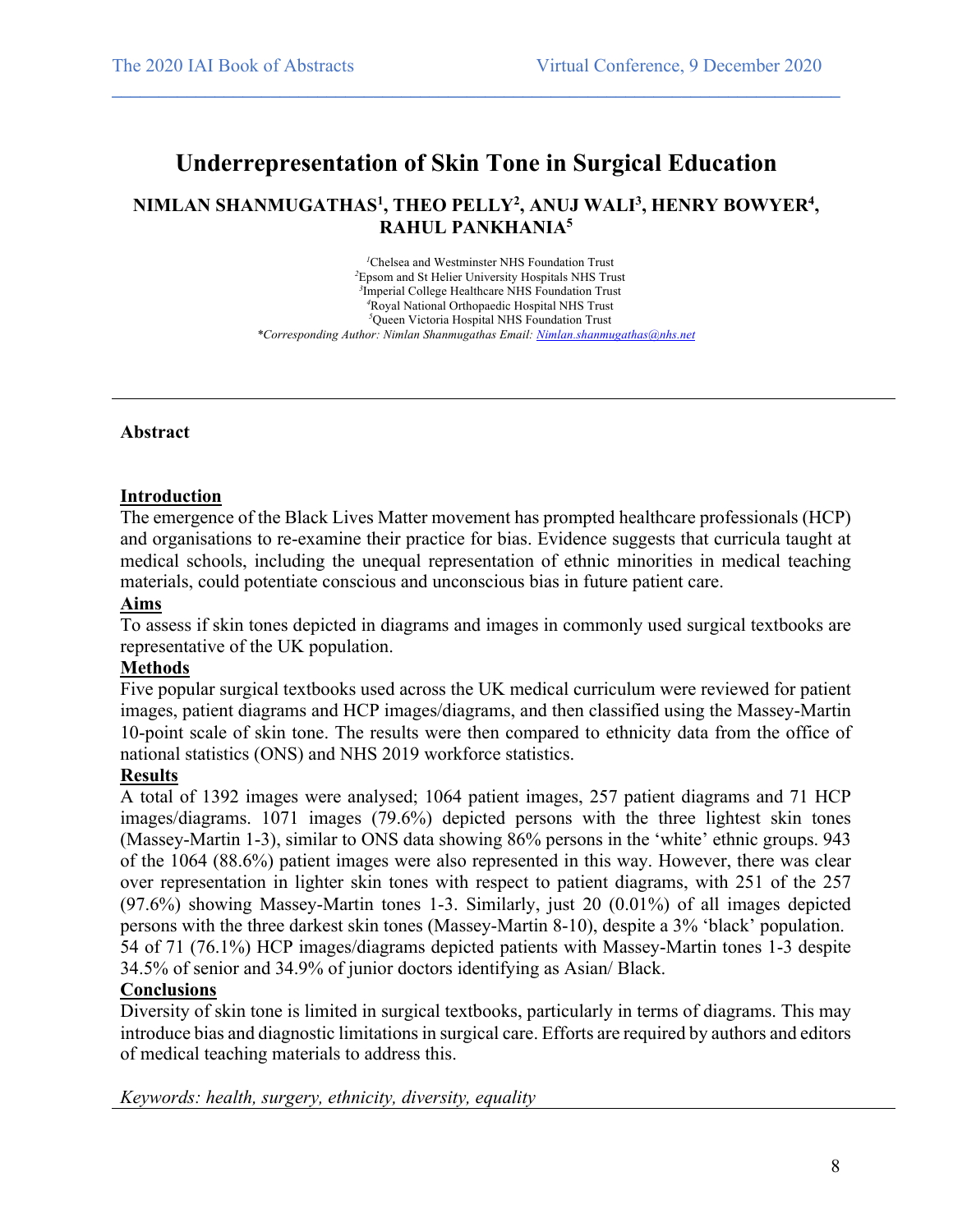### **FACTORS AFFECTING SCHOOL PERFORMANCE**

#### **ALMIRA A. HADJI**

 $\mathcal{L}_\mathcal{L} = \{ \mathcal{L}_\mathcal{L} = \{ \mathcal{L}_\mathcal{L} = \{ \mathcal{L}_\mathcal{L} = \{ \mathcal{L}_\mathcal{L} = \{ \mathcal{L}_\mathcal{L} = \{ \mathcal{L}_\mathcal{L} = \{ \mathcal{L}_\mathcal{L} = \{ \mathcal{L}_\mathcal{L} = \{ \mathcal{L}_\mathcal{L} = \{ \mathcal{L}_\mathcal{L} = \{ \mathcal{L}_\mathcal{L} = \{ \mathcal{L}_\mathcal{L} = \{ \mathcal{L}_\mathcal{L} = \{ \mathcal{L}_\mathcal{$ 

*1\*College of Islamic and Arabic Studies, Mindanao State University Tawi-Tawi College of Technology and Oceanography, Philippines \* Corresponding Author: Mr.Sali@yahoo.com*

#### **Abstract**

This study focused on the assessment of factors that affect the performance of elementary schools in Municipality of Bongao. Tawi-Tawi for the Year 2013-2014. On the basis of the data: School factors, teacher factors and student factors often times affect school. The data revealed that there is significant difference on the perceptions of principals and teachers on the school factors that affected school performance as shown by the mean difference of .34 with t value of 2.402 at pvalue .020. There is no significant difference in the levels of the factors that affect the performance of the as perceived by principals and teachers. There is no significant difference between the perceptions of the principals and the teachers on the teachers' and students' factors that affect school. Lastly, there is no significant difference between the perceptions of the principals and the teachers on the teacher and student factors that affect school performance. This study concluded that the school performance were generally often times affected by the school factors, teachers' factors and students' factors. It is further concluded that, there is a need for the school administrators to strengthen school and community relations, develope and enhance teachers' competence in their profession and strengthen students' home and community environment in order to fully develop and revitalize their motivation to learn.

*Keywords:* school performance; primary school assessment; factor analysis.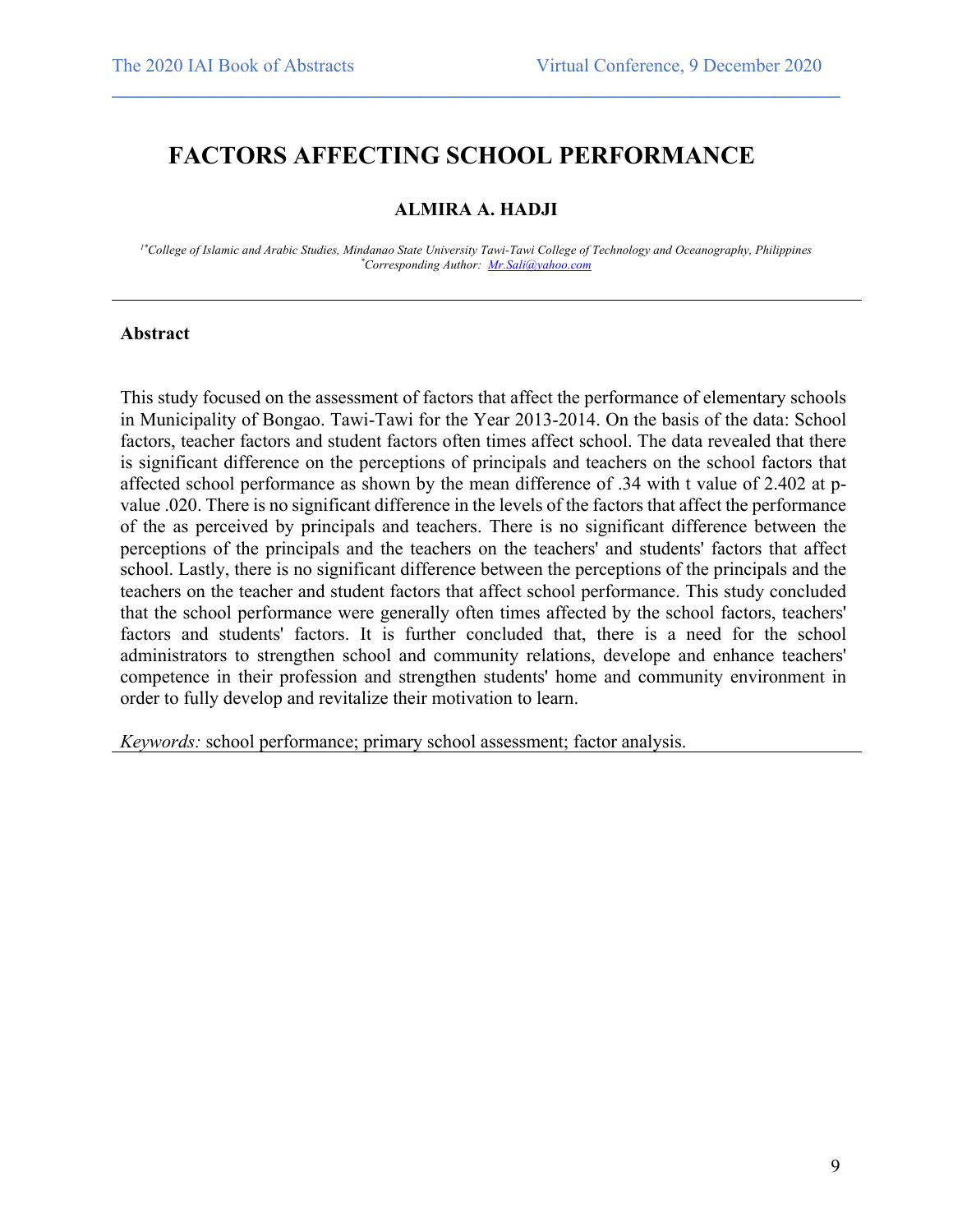### **Regulating television viewing amongst teenagers can curb schools' unrest**

 $\mathcal{L}_\mathcal{L} = \{ \mathcal{L}_\mathcal{L} = \{ \mathcal{L}_\mathcal{L} = \{ \mathcal{L}_\mathcal{L} = \{ \mathcal{L}_\mathcal{L} = \{ \mathcal{L}_\mathcal{L} = \{ \mathcal{L}_\mathcal{L} = \{ \mathcal{L}_\mathcal{L} = \{ \mathcal{L}_\mathcal{L} = \{ \mathcal{L}_\mathcal{L} = \{ \mathcal{L}_\mathcal{L} = \{ \mathcal{L}_\mathcal{L} = \{ \mathcal{L}_\mathcal{L} = \{ \mathcal{L}_\mathcal{L} = \{ \mathcal{L}_\mathcal{$ 

**Mary Njeri Kamaku \****<sup>1</sup>* **, Prof Helen Mberia***<sup>2</sup>* **, Dr Kyalo Wa Ngula** *<sup>3</sup>*

*1,2,3School of Communication and Development Studies, Jomo Kenyatta University of Agriculture and Technology, Kenya 1\* Corresponding author: Email: njerikamaku@gmail.com* 

#### **Abstract**

Unrests in schools have been used by students over the years as a means to air discontentment with schools' administrations in expressing their grievances. Long exposure to television models that use violence to express anger towards subjects inculcates in the children viewers tendency to emulate. Most governments have stipulated media laws that clearly outline how children should be protected from harmful content. However, implementation of the same is hardly achieved as studies have shown that violent content is aired in masses even in local mainstream stations and worsened by rapid digital arena that gives viewers vast stations to choose from. Unfortunately, most parents are not aware of what their children watch either because they are busy in their careers or hope teenagers are big enough to choose their programs.

The study was informed by social responsibility theory which stipulates that is the role of the law and parents to safeguard from harmful violent content to ensure that they don't grow in aping television models. This study employed descriptive survey design and was carried out in Kiambu County, Kenya involving public secondary schools' students. Stratified sampling was used to get the sample of 398 students to include single sex gender schools and mixed gender schools then random sampling respondents in the selected schools for the quantitative data collection through questionnaires. School administrators in the 7 sampled schools were engaged as respondents for qualitative data through interview guides. Results showed that the television regulating agents had no effect in the unrests in schools implying that parental role and media laws regulation were lacking in moderating the harm caused by violent content thus schools unrest heightening at the expense of poor school grades and destruction of school premises and loss of students lives. Therefore this is an alert to the Ministry of Education to address the grave issue.

*Keywords:* Media regulation, Parental mediation, Co-viewing, Harmful media content, Social responsibility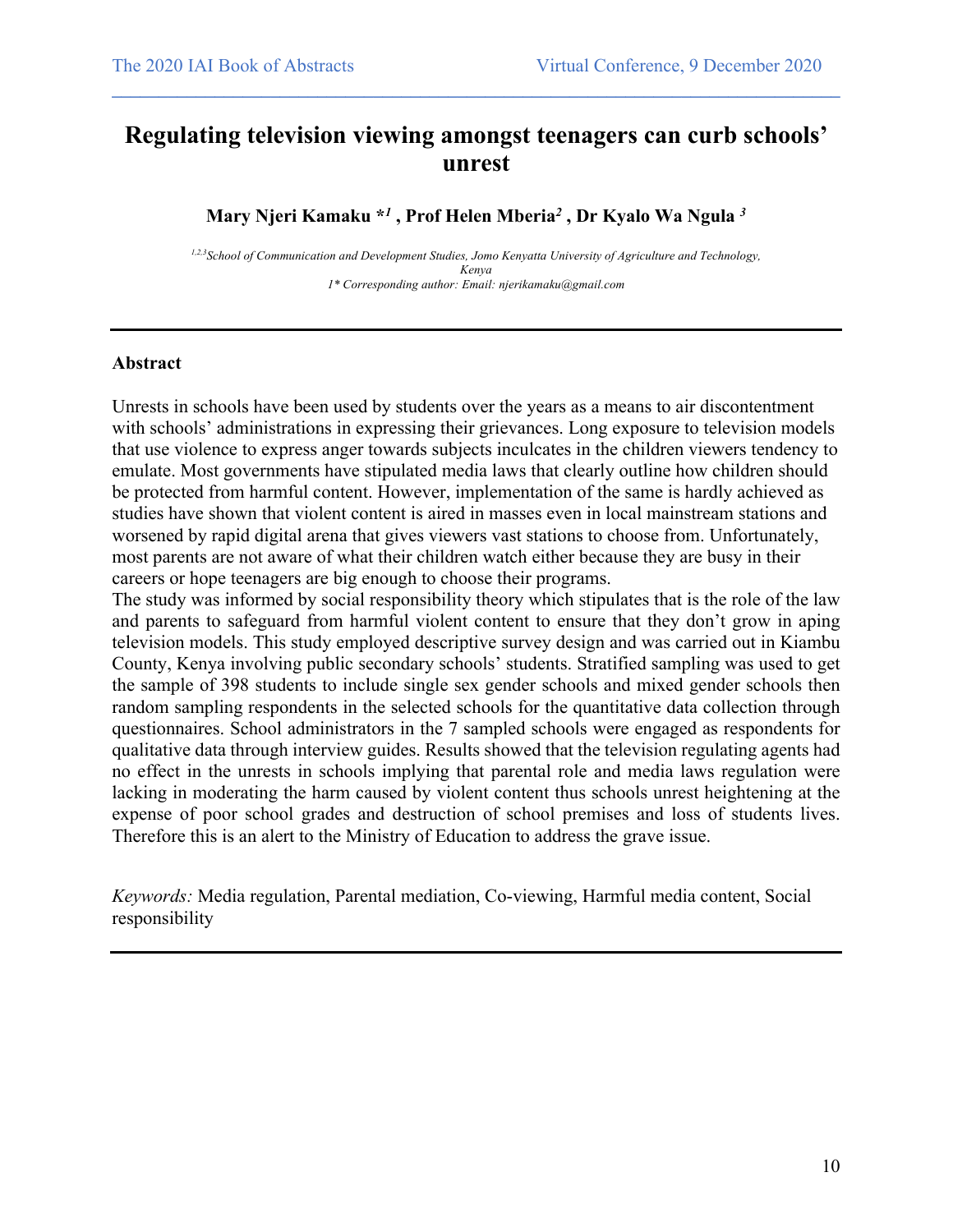### **Macroprudential Policies and Income Inequality**

 $\mathcal{L}_\mathcal{L} = \{ \mathcal{L}_\mathcal{L} = \{ \mathcal{L}_\mathcal{L} = \{ \mathcal{L}_\mathcal{L} = \{ \mathcal{L}_\mathcal{L} = \{ \mathcal{L}_\mathcal{L} = \{ \mathcal{L}_\mathcal{L} = \{ \mathcal{L}_\mathcal{L} = \{ \mathcal{L}_\mathcal{L} = \{ \mathcal{L}_\mathcal{L} = \{ \mathcal{L}_\mathcal{L} = \{ \mathcal{L}_\mathcal{L} = \{ \mathcal{L}_\mathcal{L} = \{ \mathcal{L}_\mathcal{L} = \{ \mathcal{L}_\mathcal{$ 

**Panagiotis Konstantinou 1 Anastasios Rizos2 Artemis Stratopoulou3\***

*<sup>1</sup> Athens University of Economics and Business, Athens, Greece. Email: pkonstantinou@aueb.gr <sup>2</sup> Alpha Bank, Economic Research Division and Athens University of Economics and Business, Athens, Greece. Email: rizosanasta@aueb.gr, anastasios.rizos@alpha.gr*

*3\* Athens University of Economics and Business, Athens, Greece. E-mail: stratopoul@aueb.gr*

#### **Abstract**

We study the effects of the adoption of macroprudential policies (MAPs) on income inequality in developing and former transition economies over the period 2002-2014. Our estimations corroborate a strong positive relationship between the use of the majority of MAPs and the various measures of income inequality. Moreover, policy implications come to the forefront as the use of MAPs in developing and emerging economies, with few exceptions, is regressive, raising a potential public policy trade-off between financial stability and redistribution. Finally, higher levels of globalization and openness and more advanced and deeper financial systems combined with specific MAPs could mitigate the losses in redistribution or even generate significant gains in terms of inequality. From a normative point of view, our results justify the further implementation of liberalization reforms from developing and former-transition economies so as to achieve financial stabilization and avoid any systemic risks in tandem with redistribution gains.

*Keywords:* developing countries, former transition economies, macroprudential policies, income inequality, financial development, globalization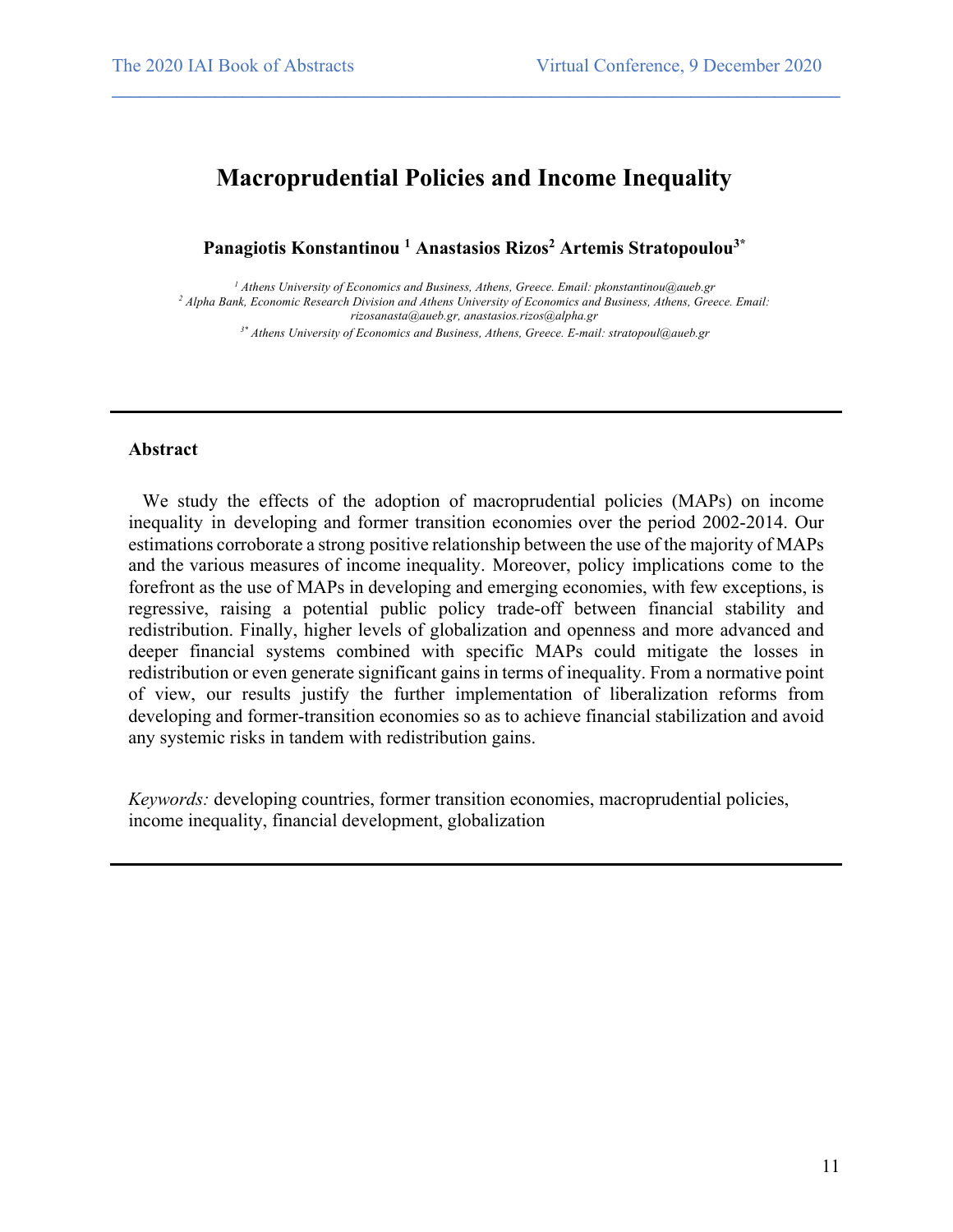## **Capital Accumulation – Intangible and Tangible Assets in Global Value Chains**

 $\mathcal{L}_\mathcal{L} = \{ \mathcal{L}_\mathcal{L} = \{ \mathcal{L}_\mathcal{L} = \{ \mathcal{L}_\mathcal{L} = \{ \mathcal{L}_\mathcal{L} = \{ \mathcal{L}_\mathcal{L} = \{ \mathcal{L}_\mathcal{L} = \{ \mathcal{L}_\mathcal{L} = \{ \mathcal{L}_\mathcal{L} = \{ \mathcal{L}_\mathcal{L} = \{ \mathcal{L}_\mathcal{L} = \{ \mathcal{L}_\mathcal{L} = \{ \mathcal{L}_\mathcal{L} = \{ \mathcal{L}_\mathcal{L} = \{ \mathcal{L}_\mathcal{$ 

#### **Marek.Pekarčík1 , Júlia.Ďurčová2**

*1\*Department of Economy, Faculty of Economics, Technical university of Košice, Slovak Republic 2 Department of Economy, Faculty of Economics Technical university of Košice, Slovak Republic \* Corresponding Author: e-mail: marek.pekarcik@tuke.sk*

#### **Abstract**

At the microeconomic level, the accumulation of intangible assets is a substantial factor in companies' productivity. In terms of the macro level, intangible assets have a positive effect on economic growth, participation in global value chains (GVC) and competitiveness. The principal purpose of this article is to analyze the far-reaching effect resulting from the accumulation of intangible assets and their outcome on the creation of value-added contained in gross export. Building tangible and intangible infrastructure is the interests of economies to absorb as many new technologies as possible in the highest possible quality. There is a direct causal link that the accumulation of knowledge-based capital has a positive effect on the creation of domestic value-added contained in the country 's gross export. The article will use panel data techniques to analyze the dynamics of capital accumulation and its impact on the creation of domestic value-added contained in gross export and participation in GVC. The database is created based on newly published data EUKLEMS (2019). Our results confirm the importance of the accumulation of intangible capital for the creation of domestic value-added in export. We show that the accumulation of intangible assets is an important driver of countries' participation in global value chains and value-added trade through a positive effect on exported domestic value-added.

*Keywords:* Knowledge- based capital, intangible assets, global value chains, domestic value added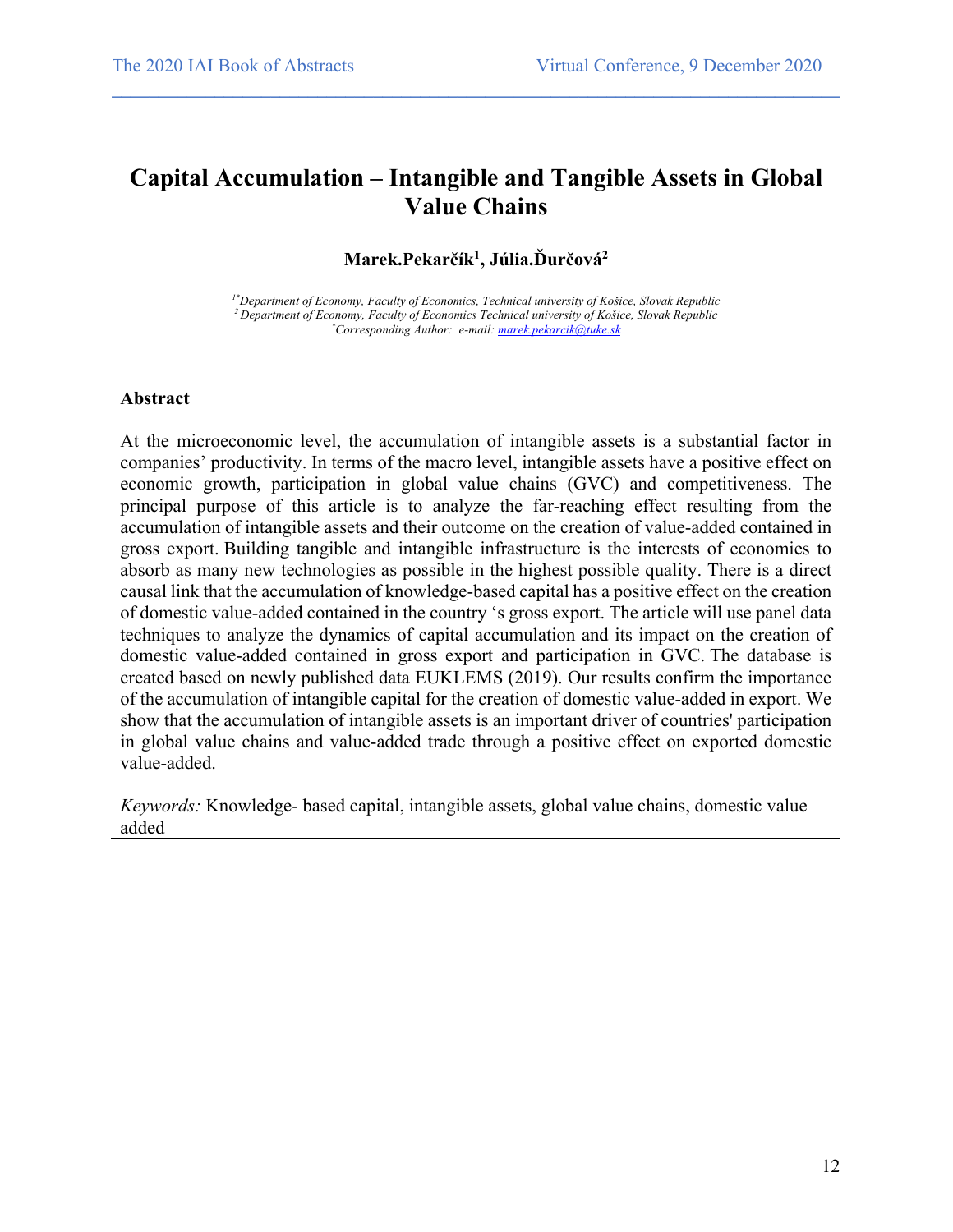### **Improvement of re-allocation tool for budget planning and execution for COVID-19 health care system financing in Latvia**

 $\mathcal{L}_\mathcal{L} = \{ \mathcal{L}_\mathcal{L} = \{ \mathcal{L}_\mathcal{L} = \{ \mathcal{L}_\mathcal{L} = \{ \mathcal{L}_\mathcal{L} = \{ \mathcal{L}_\mathcal{L} = \{ \mathcal{L}_\mathcal{L} = \{ \mathcal{L}_\mathcal{L} = \{ \mathcal{L}_\mathcal{L} = \{ \mathcal{L}_\mathcal{L} = \{ \mathcal{L}_\mathcal{L} = \{ \mathcal{L}_\mathcal{L} = \{ \mathcal{L}_\mathcal{L} = \{ \mathcal{L}_\mathcal{L} = \{ \mathcal{L}_\mathcal{$ 

#### **Karlis Ketners 1**

*1\*Economic and Finance Department of BA School for Business and Finance, Latvia \* Corresponding Author: e-mail: karlis.ketners@ba.lv*

#### **Abstract**

 The Latvian health care financing system continues it's path to the sustainable financing and improvements of budgetary decision making within budget planning and execution continues to be vital. This study aims to review of the application of the re-allocation of financing resources for the health care in Latvia during the health care reform in Latvia and forecast future changes, taking into account the implication of the coronavirus COVID-19. This study examines the impact and significance of budget policy and resource re-allocation decisions that are designed during the first half of 2020 to ensure measures for COVID-19 pandemic. The research used a combination of the case study research, comparative documentary analysis and economic analysis methods and National Health Service data sources to establish evidence of impact. For investigating the impact on budget policies, the research drew on quantitative data assembled and synthesised by health care provider groups with a view to discerning trends in health care financing. Data on payments and financing changes in comparison with previous halfyear data provides evidence of implementation, while legal acts for re-allocation of budget fund allows identifying its procedural or institutional gaps. During the 2020 year, COVID-19 ministries were given some budget planning and execution flexibility to respond with additional measures to prevent and manage public threats and consequences related to the spread of COVID-19. Ministries were obliged to finance measures initially from own resources (savings from unused funding) and then from governmental funds for unforeseen events. In addition to the extended funding and the new approach to fund management, it would be possible to improve the overall performance of medical treatment institutions, as well as to ensure patient redeployment, reservation of the capacities within hospitalisation plan and the implementation of related restrictions. Since general taxes should remain the primary source of revenue for financing the health care system, additional powers for the Ministry of Health to reallocate resources are necessary. The findings demonstrate that the budgetary challenges from COVID-19 are a medium-term challenge, not a 2020 challenge and exist at each stage of the budget cycle. COVID-19 highlights pre-existing challenges in the health sector, specifically on equity, performance, resilience, sustainability and the management of risks. Budget strategy improvements for estimating the resources needed in the health sector to achieve high-level priorities including assessments linked to needs and outcomes over the medium term, establishing parameters on resilience and sustainability and reviewing existing expenditures based on the adaptation of performance frameworks to reflect changes to the operating environment and adapting spending reviews is recommended.

*Keywords:* Health care financing, Budget policy, COVID-19 pandemic impact, budgetary decision making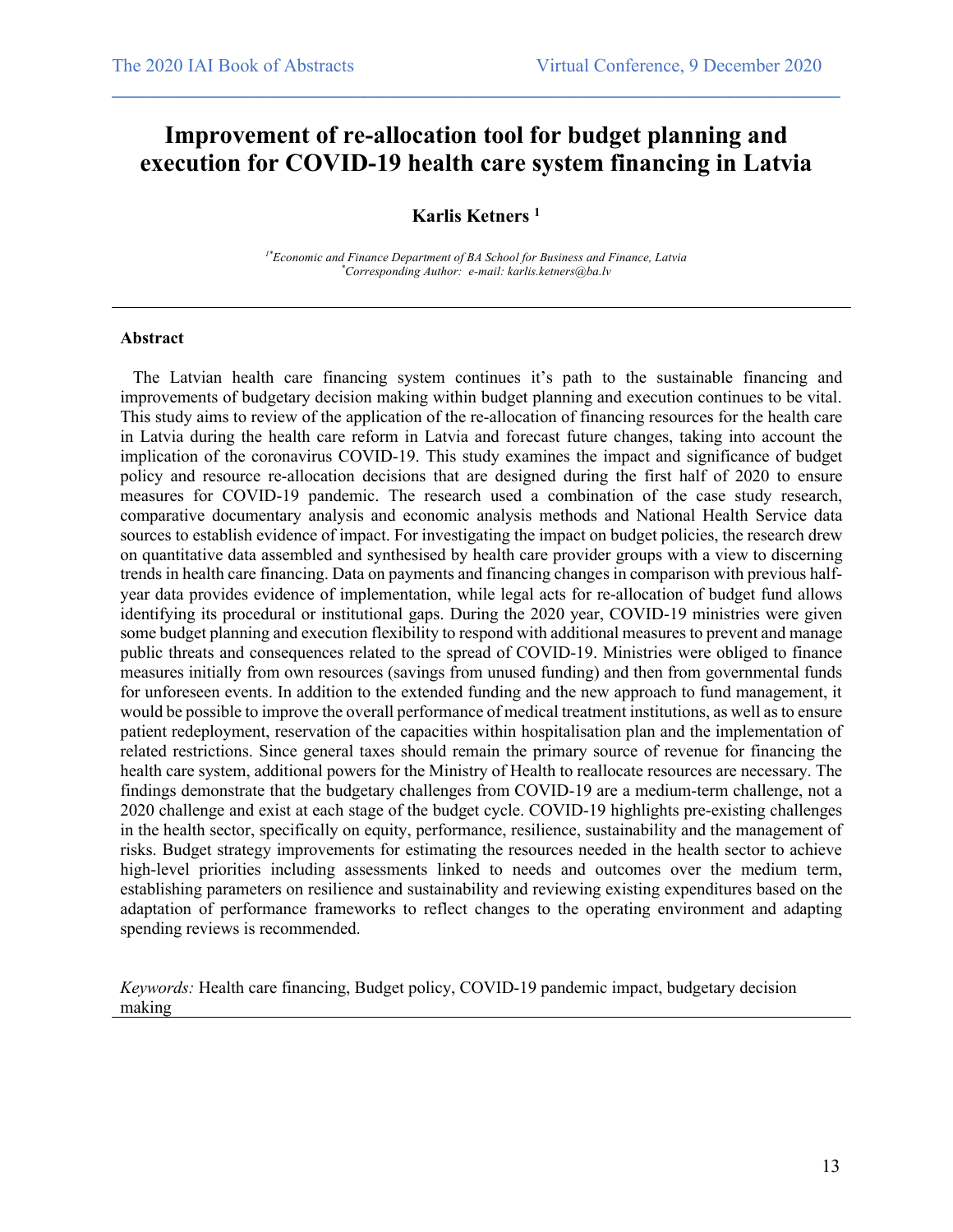## **Agricultural sector in V4 countries – Input-output approach**

 $\mathcal{L}_\mathcal{L} = \{ \mathcal{L}_\mathcal{L} = \{ \mathcal{L}_\mathcal{L} = \{ \mathcal{L}_\mathcal{L} = \{ \mathcal{L}_\mathcal{L} = \{ \mathcal{L}_\mathcal{L} = \{ \mathcal{L}_\mathcal{L} = \{ \mathcal{L}_\mathcal{L} = \{ \mathcal{L}_\mathcal{L} = \{ \mathcal{L}_\mathcal{L} = \{ \mathcal{L}_\mathcal{L} = \{ \mathcal{L}_\mathcal{L} = \{ \mathcal{L}_\mathcal{L} = \{ \mathcal{L}_\mathcal{L} = \{ \mathcal{L}_\mathcal{$ 

#### **Dominika Varga Oravcová**

*Department of Economics, Faculty of Economics, Technical University of Košice, Slovakia \* Corresponding Author: e-mail: dominika.varga.oravcova@tuke.sk*

#### **Abstract**

 The agricultural sector in the Visegrad Four countries has its own specifics and its position has changed significantly compared to the previous socialist system. Moreover, the transformation of processes of agricultural and food production of Visegrad Four countries brought many changes in the area of the material and production base in the agri-food sector, the arrival of foreign investors, the creation of new organisational structures, a change in the production specification of farms through to a drastic decline in the number of workers in the agricultural sector. The paper is devoted to an analysis of the changes and effect of agricultural sector on employment creation in the Visegrad Four countries. Our analysis is based on input-output model using input-output tables from WIOD database. The results indicate a declining trend of workers in all analysed countries in the period. The results show significant declining multiplier effect on job creation although the position of agricultural sector in V4 countries (mainly in Poland).

*Keywords:* agricultural sector, employment multiplier, input-output analysis, Visegrad Four countries.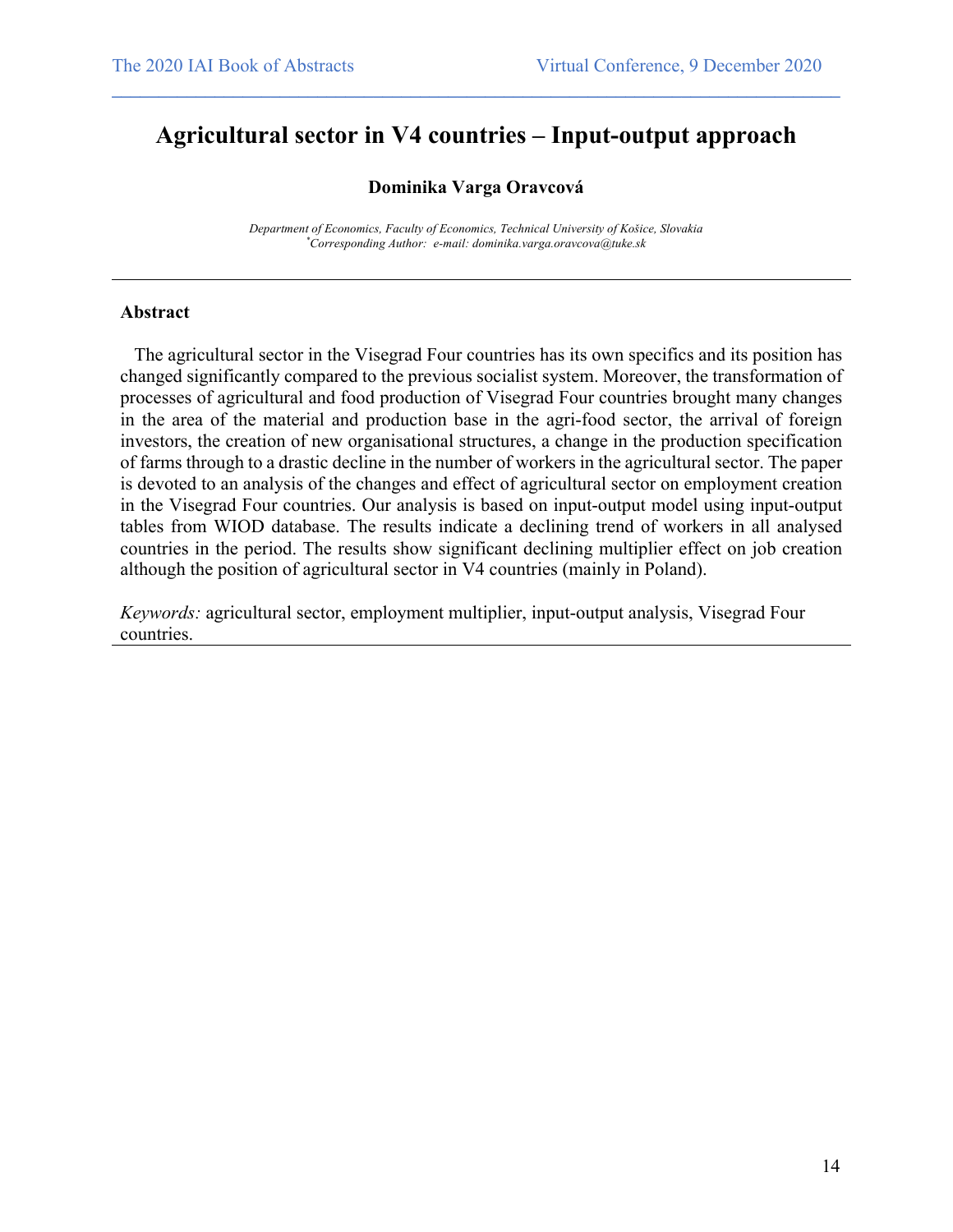### **Evaluation of financial performance of small family business for the purpose of efficient financial decision-making of owners**

 $\mathcal{L}_\mathcal{L} = \{ \mathcal{L}_\mathcal{L} = \{ \mathcal{L}_\mathcal{L} = \{ \mathcal{L}_\mathcal{L} = \{ \mathcal{L}_\mathcal{L} = \{ \mathcal{L}_\mathcal{L} = \{ \mathcal{L}_\mathcal{L} = \{ \mathcal{L}_\mathcal{L} = \{ \mathcal{L}_\mathcal{L} = \{ \mathcal{L}_\mathcal{L} = \{ \mathcal{L}_\mathcal{L} = \{ \mathcal{L}_\mathcal{L} = \{ \mathcal{L}_\mathcal{L} = \{ \mathcal{L}_\mathcal{L} = \{ \mathcal{L}_\mathcal{$ 

**Milorad Kovjanić, PhD student1 , Predrag Vukadinović, PhD Associate Professor2**

*1\** Singidunum University, Belgrade, Serbia *<sup>2</sup>*Singidunum University, Belgrade, Serbia *\* Corresponding Author: e-mail:* kovjanicmilorad64@gmail.com

#### **Abstract**

Owners and managers are "naturally" interested in the financial health of the company. In addition to them, it is of interest to other interest groups such as potential investors, creditors and others in the field of making quality financial decisions. The information platform for financial decision-making is the information contained in the financial statements of the company. Measuring the financial performance of small family businesses based on accounting information is important to make quality decisions by the owner, which is the focus of this paper. This research was conducted to give a detailed view of the analysis of financial statements of small family businesses and the practical aspects of its application. The business results of a small family business are analyzed using selected financial indicators. The paper uses the method of content analysis and one of the methods of financial analysis known as "ratio analysis".

*Keywords:* small family businesses, financial statements, performance, evaluation, analysis, financial decisions, owner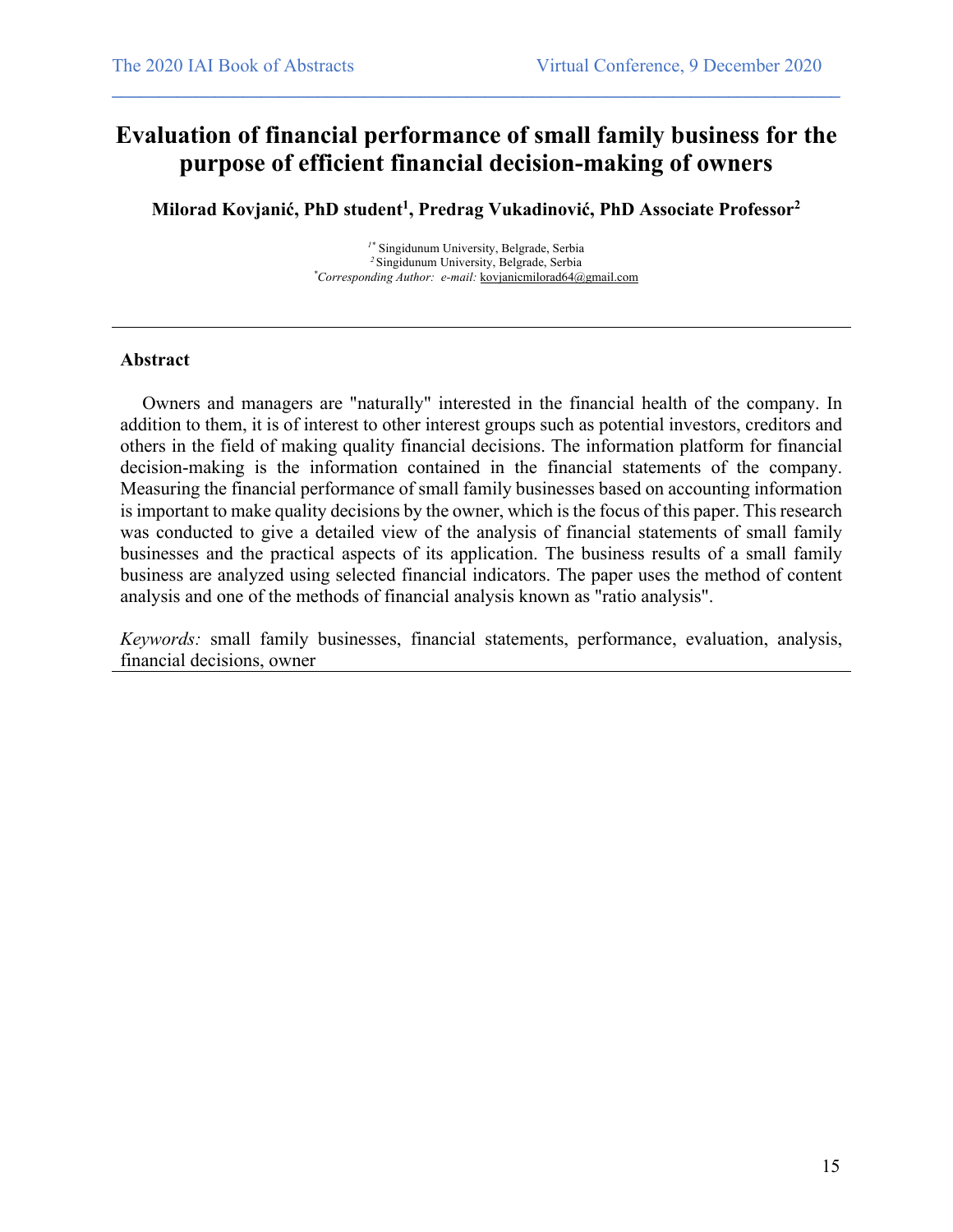## **Trends in gender and regional disparities in the Romanian pension system - Analysis of the relation of working time to retirement time across the NUTS 2 regions**

 $\mathcal{L}_\mathcal{L} = \{ \mathcal{L}_\mathcal{L} = \{ \mathcal{L}_\mathcal{L} = \{ \mathcal{L}_\mathcal{L} = \{ \mathcal{L}_\mathcal{L} = \{ \mathcal{L}_\mathcal{L} = \{ \mathcal{L}_\mathcal{L} = \{ \mathcal{L}_\mathcal{L} = \{ \mathcal{L}_\mathcal{L} = \{ \mathcal{L}_\mathcal{L} = \{ \mathcal{L}_\mathcal{L} = \{ \mathcal{L}_\mathcal{L} = \{ \mathcal{L}_\mathcal{L} = \{ \mathcal{L}_\mathcal{L} = \{ \mathcal{L}_\mathcal{$ 

#### **Felix A. Dörstelmann**

*Research Assistant and PhD student, Department of Economics, Faculty of Economic Policy, Andrássy University Budapest, Pollack Mihály tér 3, H-1088 Budapest, E-mail: felix.doerstelmann@andrassyuni.hu*

#### **Abstract**

Demographic change is leading to cost increases in Romania's pension systems. One of the political response strategies is to increase the statutory retirement age in the pension system. This measure is intended to reduce cost burdens and adapt the retirement age to increased average life expectancy. This political measure confronts Romania with regional and gender-specific challenges. Accordingly, this paper takes a regional perspective, which analyses the effects of the increase of statutory retirement ages at NUTS 2 levels, differentiated by gender. The evaluation criterion was the relation of working time to retirement time in relation to an average adult lifespan. This criterion was used to examine whether and to what extent regional and gender disparities exist at NUTS 2 levels and whether these disparities should be considered in policy measures.

The central result is that the further increase in statutory age limits is unfounded because of pronounced disparities between women and men. Women spend a much longer time in retirement than men, measured by the average adult life. This finding illustrates the gap in life expectancy between the sexes in Romania. The current statutory retirement age intensifies this effect in the pension system. First of all, the average life expectancy, especially for men, would have to be increased if the retirement age is to be raised further. Furthermore, small regional differences for women as well as men regarding the participation in pension life could be identified. These would have to be eliminated if unintentional distributional effects were to be avoided. In this context, it is recommended that further political measures be implemented to address gender and regional disparities.

*Keywords:* policy analysis, regional economics, gender research, pension reform, statutory retirement age.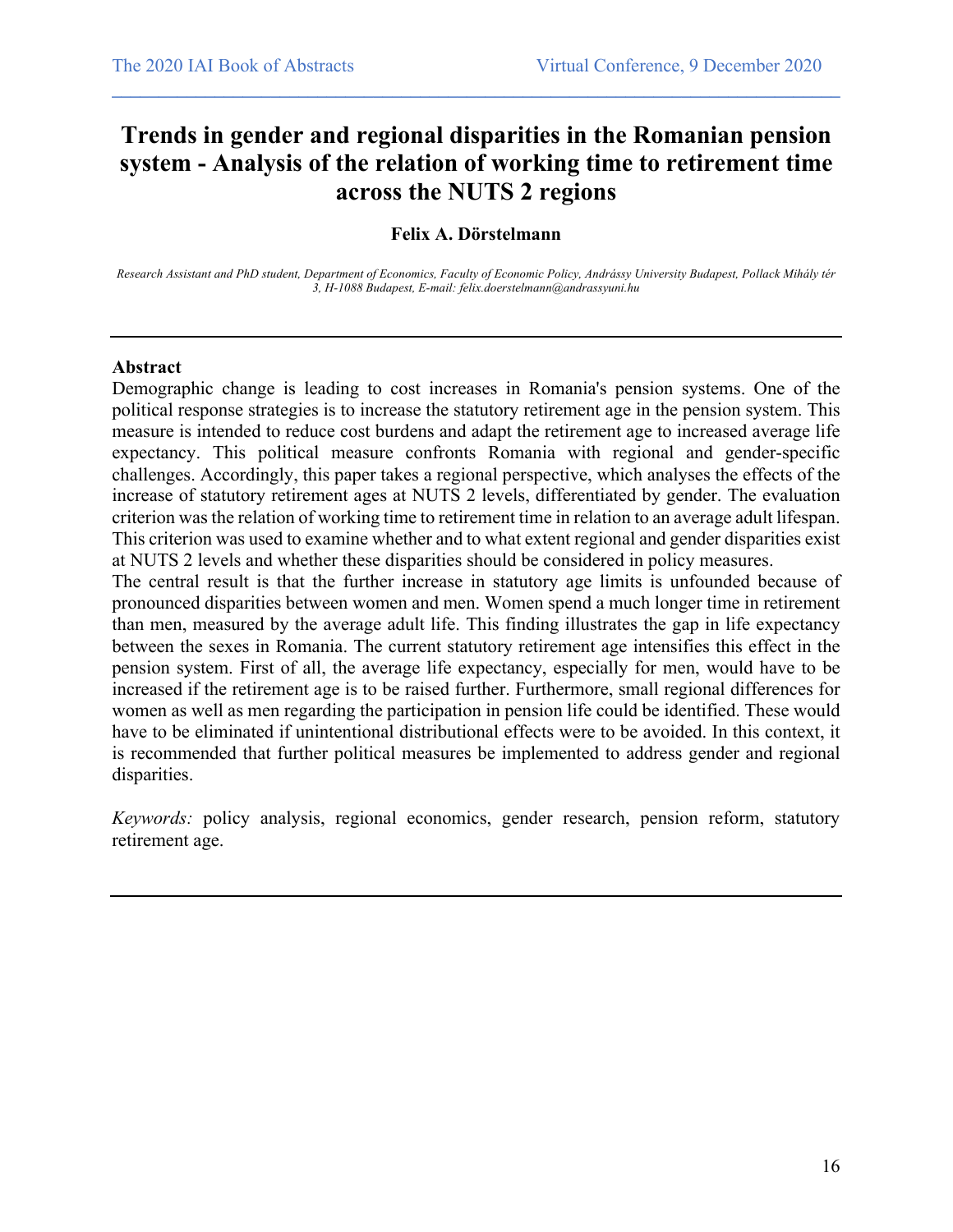### **Regional Specialization vs. Diversity (Case Study of Georgia)**

 $\mathcal{L}_\mathcal{L} = \{ \mathcal{L}_\mathcal{L} = \{ \mathcal{L}_\mathcal{L} = \{ \mathcal{L}_\mathcal{L} = \{ \mathcal{L}_\mathcal{L} = \{ \mathcal{L}_\mathcal{L} = \{ \mathcal{L}_\mathcal{L} = \{ \mathcal{L}_\mathcal{L} = \{ \mathcal{L}_\mathcal{L} = \{ \mathcal{L}_\mathcal{L} = \{ \mathcal{L}_\mathcal{L} = \{ \mathcal{L}_\mathcal{L} = \{ \mathcal{L}_\mathcal{L} = \{ \mathcal{L}_\mathcal{L} = \{ \mathcal{L}_\mathcal{$ 

#### **Mariam Jibuti**

*PhD Candidate Ivane Javakhishvili Tbilisi State University*

#### **Abstract**

Georgia features a remarkably diversified landscape. Given that the main infrastructures are located in the midland between the North and South Caucasus mountain ranges, the country's topography presents a challenge for communication, transport and accessibility, which are critical socio-economic development factors. Despite its small territory, Georgia is home to a diverse flora, thanks to various geographical and climatic zones giving rise to a wide variety of plant species. A policy of diversified growth helped Georgia to cope comparatively well with the Russian trade embargo that was unilaterally introduced by Russia in 2006 and applied to all Georgian agricultural products. A lack of specialized value chains and low levels of labour productivity are the main reasons for the regional disparities. Tbilisi's (the capital) economy is thus the most competitive, Tbilisi displays very low levels of labour force productivity and low economic growth.

Study methods of analysis, synthesis and comparison were used during the research. Various ratios, including location and specialization quotients, were calculated to assess the concentration of business activities. Study results show that economic activities are quite diversified between regions. Even those activities that are concentrated, such as the mining industry, their concentration is largely due to the natural resources available in a particular region. Orientation to achieve a higher level of specialization; support formation of functional regions and promotion of clusters were identified among the main recommendations for improvement of effectiveness of regional policy.

*Key Words: Regional Specialization; Sectoral Diversity; Economic Growth; Reginal Policy*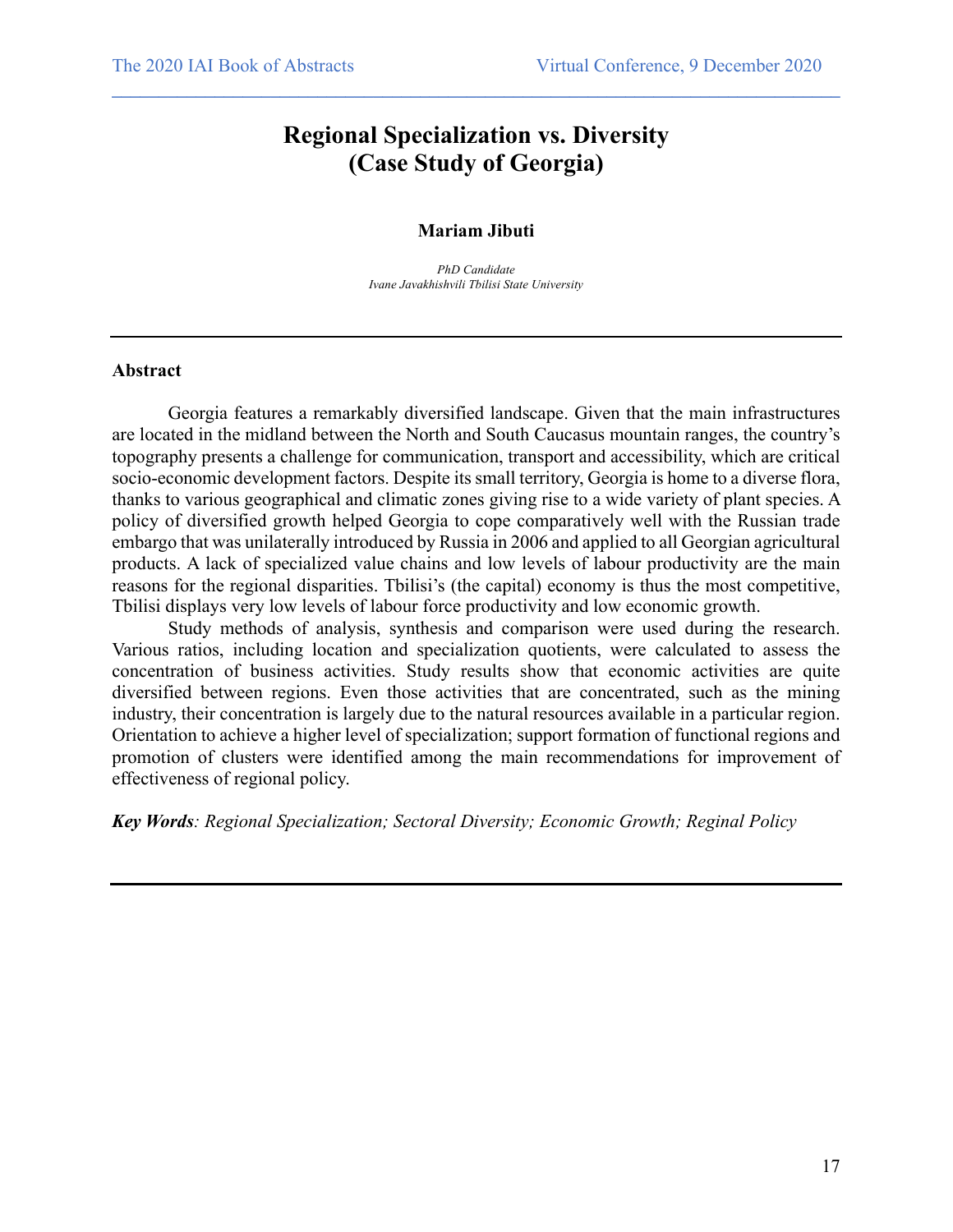### **Krylov methods: Applications in Petroleum Engineering**

 $\mathcal{L}_\mathcal{L} = \{ \mathcal{L}_\mathcal{L} = \{ \mathcal{L}_\mathcal{L} = \{ \mathcal{L}_\mathcal{L} = \{ \mathcal{L}_\mathcal{L} = \{ \mathcal{L}_\mathcal{L} = \{ \mathcal{L}_\mathcal{L} = \{ \mathcal{L}_\mathcal{L} = \{ \mathcal{L}_\mathcal{L} = \{ \mathcal{L}_\mathcal{L} = \{ \mathcal{L}_\mathcal{L} = \{ \mathcal{L}_\mathcal{L} = \{ \mathcal{L}_\mathcal{L} = \{ \mathcal{L}_\mathcal{L} = \{ \mathcal{L}_\mathcal{$ 

#### **Amanda Zeqiri 1 , Elisabeta Koçi 2 , Arben Malko3**

*1,2,3 Department of Applied Mathematics, Faculty of Natural Science, Albania e-mail: amanda.zeqiri@fshn.edu.al*

#### **Abstract**

 A big part of linear numerical algebra, studies essential problems presented by large and sparse linear systems. The large size of the systems leads to difficult implementation and its sparsity makes a variety of numerical and direct methods, slow and inefficient. Krylov subspace methods have shown to be a group of methods that are very effective in numerical solution approximation for this type of systems, based on their orthogonality and minimization properties. Krylov methods are often applied after discretization of PDEs continuous model, which lead to solving large and sparse linear systems.

This paper work describes the derivation of the mathematical model using PDEs to represent Fluid Flow in petroleum reservoirs usually containing water, gas and oil. This equation is a parabolic linear partial differential equation of second order known as Diffusivity Equation. So, we also will study the nature of the analytical and numerical solutions based on their initial and boundary conditions for slightly compressible fluids flow. The discretization method used is FEM (Finite Element Method) and implementation are made in Matlab software since it has a very suitable toolbox for it. Numerical methods used are based on the Arnoldi iteration of the Krylov subspace like GMRES.

*Keywords:* Petroleum engineering, Krylov methods, GMRES, FEM, PDEs, Arnoldi iteration.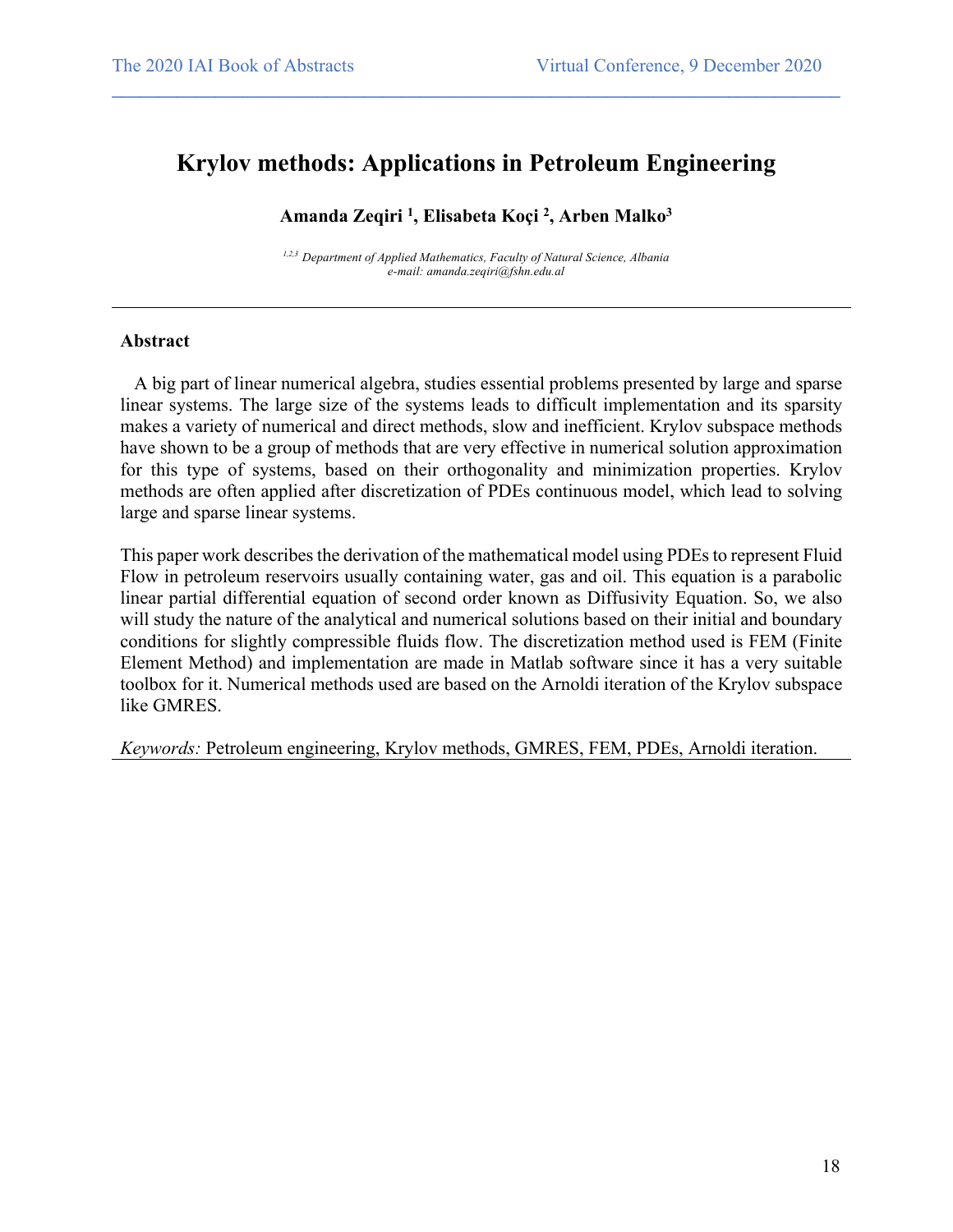### **SPACE DEBRIS AND SECURITY IN SPACE**

 $\mathcal{L}_\mathcal{L} = \{ \mathcal{L}_\mathcal{L} = \{ \mathcal{L}_\mathcal{L} = \{ \mathcal{L}_\mathcal{L} = \{ \mathcal{L}_\mathcal{L} = \{ \mathcal{L}_\mathcal{L} = \{ \mathcal{L}_\mathcal{L} = \{ \mathcal{L}_\mathcal{L} = \{ \mathcal{L}_\mathcal{L} = \{ \mathcal{L}_\mathcal{L} = \{ \mathcal{L}_\mathcal{L} = \{ \mathcal{L}_\mathcal{L} = \{ \mathcal{L}_\mathcal{L} = \{ \mathcal{L}_\mathcal{L} = \{ \mathcal{L}_\mathcal{$ 

#### **Andras Edl**

*Doctoral School of Military Sciences, University of Public Service, Budapest, Hungary*

#### **Abstract**

Modern technology relies on our ability to deploy and operate various spacecraft in orbit. Due to the flaws of early space technology, accidents, sometimes negligence, but also due to our increasing activity, the vicinity of our planet became more and more polluted with artificially made space junk. The problem reached such magnitude that according to some projections, a future accident may cause a setback lasting for years or even make space travel impossible. Strongly connected to this field, we must also examine the natural space debris field which surrounds Earth, ranging from micrometeorites just a few millimeters in diameter to larger objects which cross our planet's path. Naturally, these objects can endanger equipment in space. Nations, research organizations and private corporations try to find solutions and possible countermeasures to tackle these challenges. However, due to the dual-use nature of space technology, tools and methods able to remove or destroy objects near our planet could also damage sensitive military systems, like the GPS. Therefore any such developments and events are examined meticulously by different institutions and sometimes classified as possible anti-satellite weapons (ASAT). The increased investment in space situational awareness (SSA) capabilities shows the growing importance of protecting space assets from natural threats, accidents, or possible adversaries.

*Keywords:* space debris, anti-satellite weapons, GPS, SSA.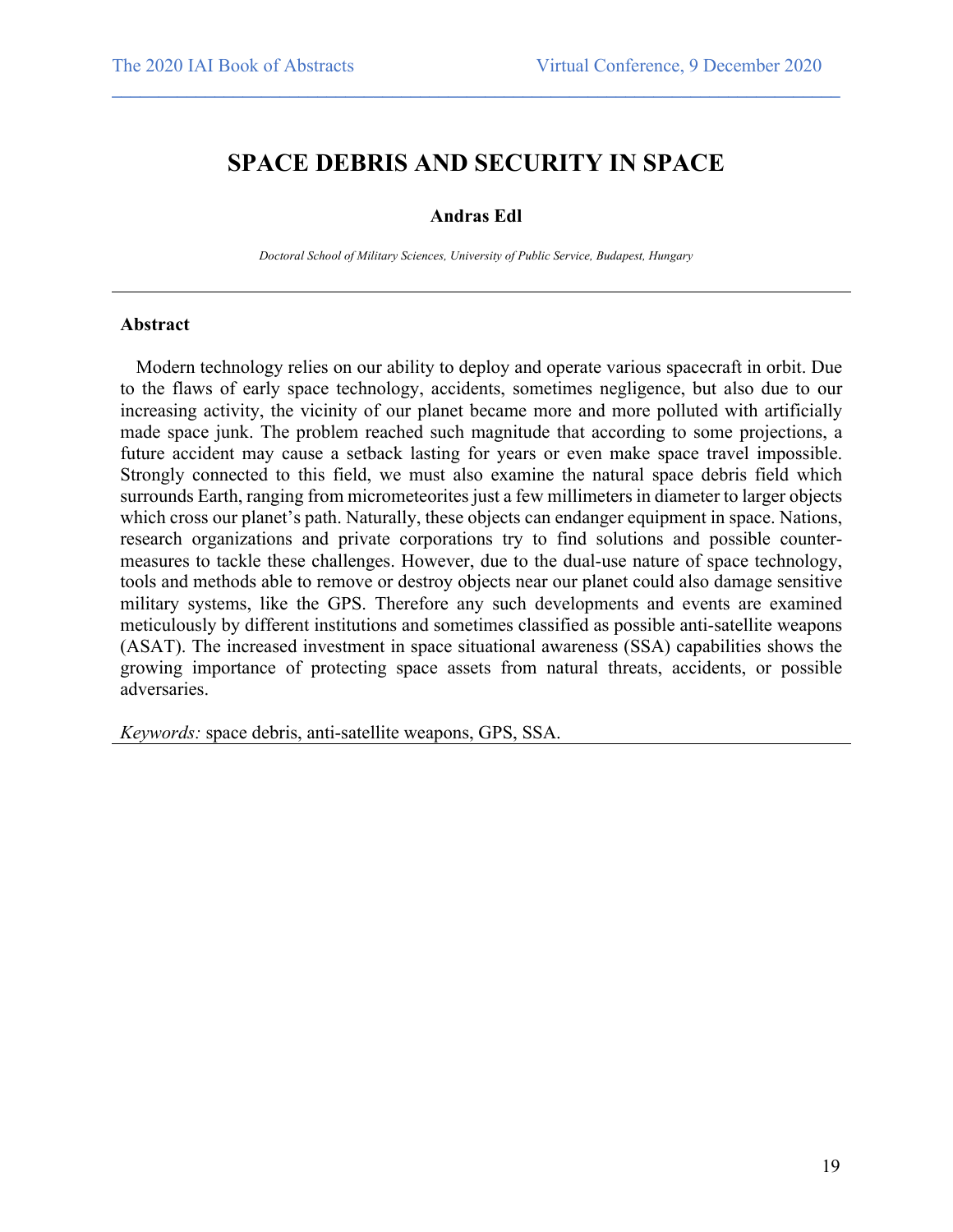## **The Politicization of Attitudes Towards Preventive Behavior and Vaccine Acceptance during the First Wave of the COVID-19 Pandemic in a Post-Socialist European Country: the Case of Slovenia**

 $\mathcal{L}_\mathcal{L} = \{ \mathcal{L}_\mathcal{L} = \{ \mathcal{L}_\mathcal{L} = \{ \mathcal{L}_\mathcal{L} = \{ \mathcal{L}_\mathcal{L} = \{ \mathcal{L}_\mathcal{L} = \{ \mathcal{L}_\mathcal{L} = \{ \mathcal{L}_\mathcal{L} = \{ \mathcal{L}_\mathcal{L} = \{ \mathcal{L}_\mathcal{L} = \{ \mathcal{L}_\mathcal{L} = \{ \mathcal{L}_\mathcal{L} = \{ \mathcal{L}_\mathcal{L} = \{ \mathcal{L}_\mathcal{L} = \{ \mathcal{L}_\mathcal{$ 

**Andrej Kirbiš1\*, Helena Hrženjak1 , Jure Koražija1 , Katja Kerman2 , Monika Lamot1**

*1\* Department of Sociology, Faculty of Arts, University of Maribor, Slovenia 2 Institute of Informatics, Faculty of Electrical Engineering and Computer Science FERI, University of Maribor, Slovenia \* Corresponding Author: e-mail: andrej.kirbis@um.si*

#### **Abstract**

 Research shows that preventive behavior and COVID-19 vaccine acceptance during the pandemic can be strongly influenced by political ideology. Studies suggest that left-wing individuals are more likely to follow public health recommendations and are more likely to intend to get vaccinated against COVID-19 than right-wing individuals. However, most earlier studies were conducted in North America and Western Europe. The aim of our study was to analyze the politicization of attitudes towards preventive behavior (including social distancing) and COVID-19 vaccine acceptance during the first wave of the pandemic in Slovenia, a post-socialist, Central-European country. Through an online survey in March and April 2020 ( $N = 826$ ; Mage=33.2 years), a non-probability, cross-sectional sample was collected. When controlling for three groups of predictors (demographic, socioeconomic, and health status) in Model 1 of our regression analysis, we found significant ideological differences (left orientation vs. others) in attitudes towards preventive behavior and in COVID-19 vaccine acceptance. Political ideology had a stronger impact on vaccine acceptance than on attitudes, with left-oriented respondents expressing significantly higher levels of vaccine acceptance and protective attitudes. Perceived threat was included in Model 2 and it fully mediated ideological differences in attitudes towards preventive behavior, but only partially mediated COVID-19 vaccine acceptance. When general vaccine acceptance was included in Model 3, which explained 29.8% of variance in attitudes and 83% of variance in COVID-19 vaccine acceptance, the ideological differences in COVID-19 vaccine acceptance were additionally reduced. Implications of the results are discussed.

*Keywords:* preventive COVID-19 behavior, social distancing, COVID-19 vaccine acceptance, political ideology, politicization.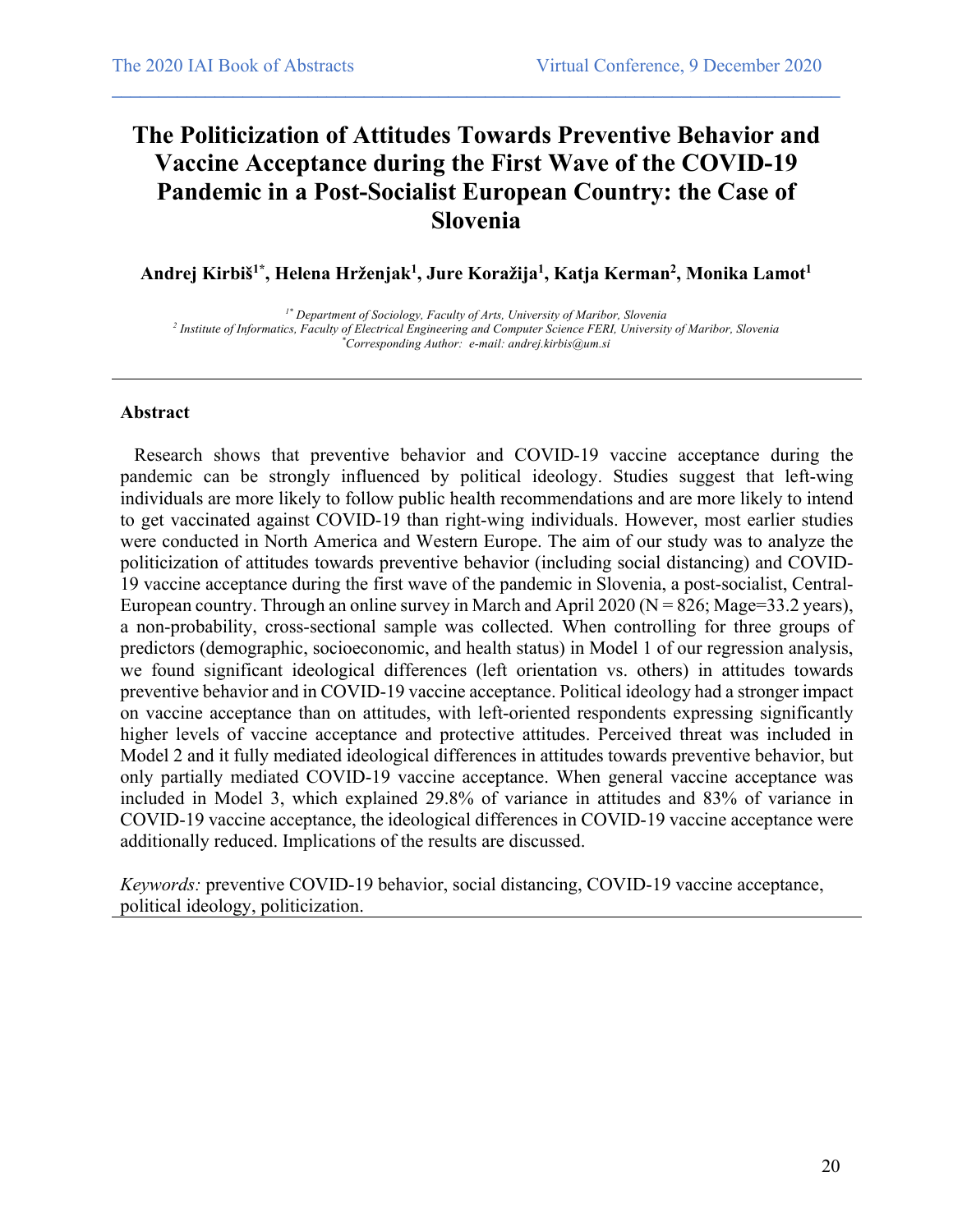## **Creativity in solving library problems and finding user-oriented solutions - analysis of examples from the world**

 $\mathcal{L}_\mathcal{L} = \{ \mathcal{L}_\mathcal{L} = \{ \mathcal{L}_\mathcal{L} = \{ \mathcal{L}_\mathcal{L} = \{ \mathcal{L}_\mathcal{L} = \{ \mathcal{L}_\mathcal{L} = \{ \mathcal{L}_\mathcal{L} = \{ \mathcal{L}_\mathcal{L} = \{ \mathcal{L}_\mathcal{L} = \{ \mathcal{L}_\mathcal{L} = \{ \mathcal{L}_\mathcal{L} = \{ \mathcal{L}_\mathcal{L} = \{ \mathcal{L}_\mathcal{L} = \{ \mathcal{L}_\mathcal{L} = \{ \mathcal{L}_\mathcal{$ 

#### **Weronika Kortas, MA (PhD Candidate)**

*Institute of Information and Communication Research Faculty of Philosophy and Social Sciences, Nicolaus Copernicus University, Toruń, Poland wkortas@umk.pl*

#### **Abstract**

Currently, the customer is more and more often a central figure in business, medicine and public administration. What is important is what the client wants or needs, not what the companies want to give (impose). This forces organizations and companies to adjust their offer and their mode of operation to the customer. The service provider must convince the customer that he will get real benefits when he uses his services or products. Therefore, methods and approaches are needed that will allow service providers to look at the world through the eyes of the client in order to best match their offer to him. Design thinking is such a method. It is a process that relates to the cognitive, strategic and practical processes by which design concepts (propositions for new products, services, etc.) are developed by designers and / or design teams. Design Thinking derives from the Human-Centered Design trend. The purpose of this method is to solve problems, create new, innovative products, services or processes by determining the real needs of a single user. The key word in this approach to probes is "creativity". The presentation will discuss the application of the method of creative problem solving and designing new solutions on the examples of libraries from different countries.

*Keywords:* library, creative problem solving, design thinking, case study, Human-Centered Design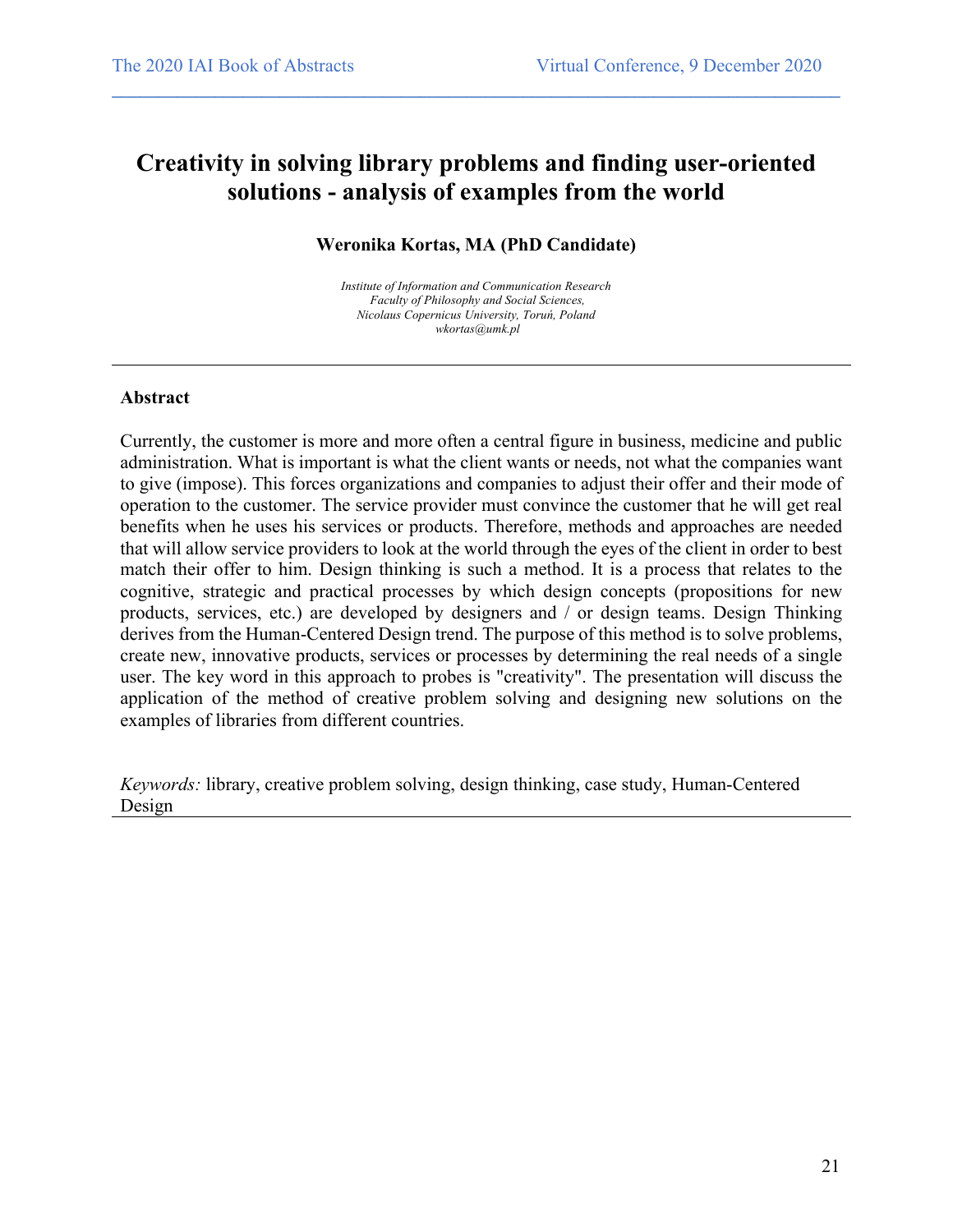## **The contemporary role of libraries as hubs of innovation, creativity and knowledge in the service of local communities. The example of the Future Library Network**

 $\mathcal{L}_\mathcal{L} = \{ \mathcal{L}_\mathcal{L} = \{ \mathcal{L}_\mathcal{L} = \{ \mathcal{L}_\mathcal{L} = \{ \mathcal{L}_\mathcal{L} = \{ \mathcal{L}_\mathcal{L} = \{ \mathcal{L}_\mathcal{L} = \{ \mathcal{L}_\mathcal{L} = \{ \mathcal{L}_\mathcal{L} = \{ \mathcal{L}_\mathcal{L} = \{ \mathcal{L}_\mathcal{L} = \{ \mathcal{L}_\mathcal{L} = \{ \mathcal{L}_\mathcal{L} = \{ \mathcal{L}_\mathcal{L} = \{ \mathcal{L}_\mathcal{$ 

Dr. Eleni Alexandri<sup>1\*</sup>, Dr. Antonia Tzanavara<sup>2\*</sup>,

*1 Assistant Professor at the University of West Attica (alexandrieleni2@gmail.com ) 2 Adjunct Lecturer, Hellenic Open University (tzanavara.antonia@ac.eap.gr)*

#### **Abstract**

Libraries are acknowledged for their traditional role in collecting and archiving documented heritage, preserving cultural and historical memory and promoting knowledge. However, international experience has shown that conventional practices are no longer sufficient; the library of the 21st century should take in a new role as cultural institution. This new type of libraries though, should not be viewed as an alternative to the "traditional" ones, but a complement that will add to the concept of "Library" new dimensions and possibilities. The paper examines the contemporary role of libraries as hubs of innovation, creativity and knowledge in the service of local communities. Contemporary libraries redefine the mission of the "traditional" library, enhance its activities and services with the ability to integrate into the community and undertake an active role within the educational, cultural and social status. Not only do they meet the needs for knowledge of its users and provide them with useful information in their daily lives, but also create for them an interactive cultural and educational environment.

It draws mainly, on the transformation of libraries from neutral and often indifferent public spaces to unconventional cultural spaces, which encourages innovation and creativity, while supports human communication and exchange of ideas and social cohesion promotion.

The paper presents as case study the Future Library (Greece), a non-profit organization which contributed to the development of a sustainable network of public & municipal libraries across the country and reinforced the significance of libraries as "*knowledge, creativity and interactionpromoting institutions*", positively affecting the life of local communities.

**Key words:** Library, contemporary role, cultural space, innovation, creativity, knowledge, community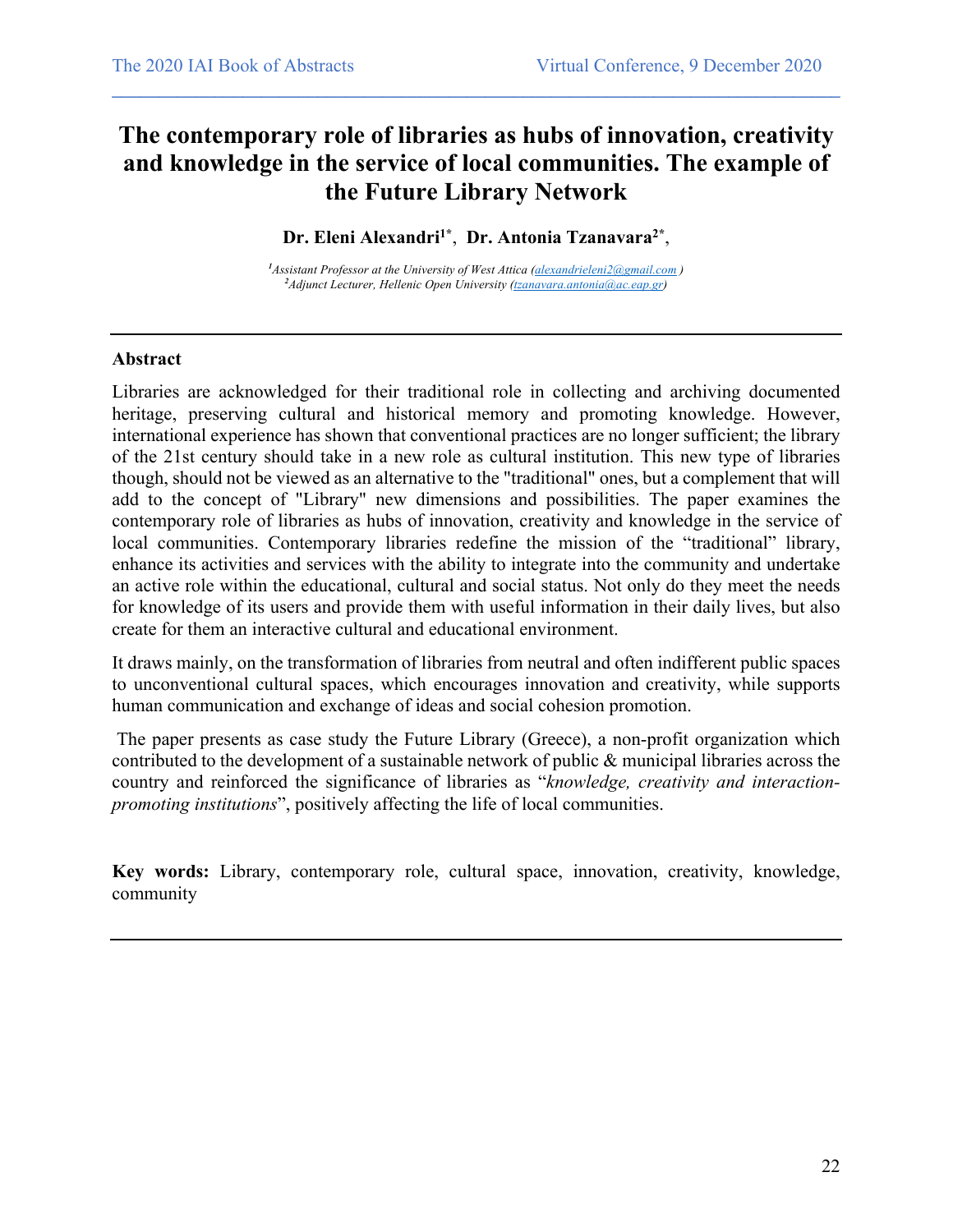### **The States in Digital Era: Internet Governance and Improving E-Democracy**

 $\mathcal{L}_\mathcal{L} = \{ \mathcal{L}_\mathcal{L} = \{ \mathcal{L}_\mathcal{L} = \{ \mathcal{L}_\mathcal{L} = \{ \mathcal{L}_\mathcal{L} = \{ \mathcal{L}_\mathcal{L} = \{ \mathcal{L}_\mathcal{L} = \{ \mathcal{L}_\mathcal{L} = \{ \mathcal{L}_\mathcal{L} = \{ \mathcal{L}_\mathcal{L} = \{ \mathcal{L}_\mathcal{L} = \{ \mathcal{L}_\mathcal{L} = \{ \mathcal{L}_\mathcal{L} = \{ \mathcal{L}_\mathcal{L} = \{ \mathcal{L}_\mathcal{$ 

**Aneta Stojanovska-Stefanova1\*, Hristina Runcheva-Tasev<sup>2</sup> , Marija Magdincheva-Shopova<sup>3</sup>**

*1 Assistant professor, Goce Delchev University - Stip, North Macedonia 2 Associate professor, Ss..Cyril and Methodius University - Skopje, North Macedonia 32 Associate professor, Goce Delchev University - Stip, North Macedonia, \*Corresponding author email: aneta.stojanovska@ugd.edu.mk*

#### **Abstract**

This paper will make theoretical overview of internet governance and its implementation as a global politics goal for the states.

As known, internet governance is the complementary development and application by governments, the private sector, civil society and the technical community, in their respective roles, of shared principles, norms, rules, decision-making procedures, and activities that shape the evolution and use of the Internet.

In the paper is given focus of digitalization as a common global political priority for the states, as well as theoretical descriptive overview of the shared recommendations from the United Nations and Council of Europe related to implementation on internet governance.

The paper will emphasize as well on building on line democracy, as well as on improving and straightening e-democracy, protecting human rights and rule of law in digital era.

At the end of the paper, we conclude that the power of Information and Communication Technologies have a great potential to accelerate human progress, to ensure that public policy for the Internet is people-centred in order to build democracy online, to protect Internet users, and to ensure respect and protection for human rights online. We will also conclude that in future is also important for the states to ensure that public policy for the Internet is people-centred in order to build democracy online, to protect Internet users, and to ensure respect and protection for human rights online.

**Keywords:** digital government, on line democracy, global interconnectedness, human progress, freedom of expression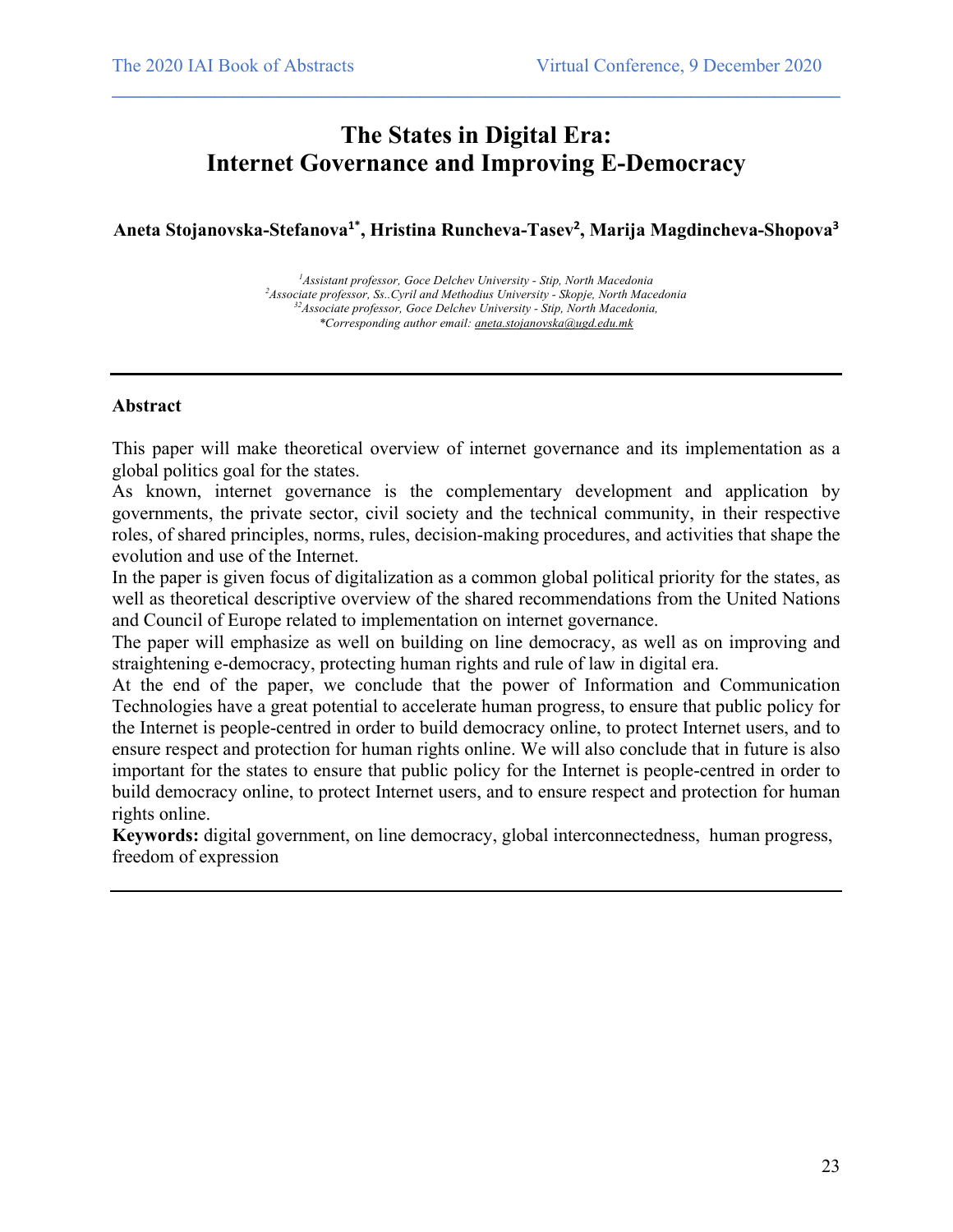### **Arbitration procedure**

 $\mathcal{L}_\mathcal{L} = \{ \mathcal{L}_\mathcal{L} = \{ \mathcal{L}_\mathcal{L} = \{ \mathcal{L}_\mathcal{L} = \{ \mathcal{L}_\mathcal{L} = \{ \mathcal{L}_\mathcal{L} = \{ \mathcal{L}_\mathcal{L} = \{ \mathcal{L}_\mathcal{L} = \{ \mathcal{L}_\mathcal{L} = \{ \mathcal{L}_\mathcal{L} = \{ \mathcal{L}_\mathcal{L} = \{ \mathcal{L}_\mathcal{L} = \{ \mathcal{L}_\mathcal{L} = \{ \mathcal{L}_\mathcal{L} = \{ \mathcal{L}_\mathcal{$ 

#### **Tanusha Selimi**

*PhD Candidate*  $\mathcal{L}_\mathcal{L} = \{ \mathcal{L}_\mathcal{L} = \{ \mathcal{L}_\mathcal{L} = \{ \mathcal{L}_\mathcal{L} = \{ \mathcal{L}_\mathcal{L} = \{ \mathcal{L}_\mathcal{L} = \{ \mathcal{L}_\mathcal{L} = \{ \mathcal{L}_\mathcal{L} = \{ \mathcal{L}_\mathcal{L} = \{ \mathcal{L}_\mathcal{L} = \{ \mathcal{L}_\mathcal{L} = \{ \mathcal{L}_\mathcal{L} = \{ \mathcal{L}_\mathcal{L} = \{ \mathcal{L}_\mathcal{L} = \{ \mathcal{L}_\mathcal{$ 

#### **Abstract**

This is based in analyzing foreign arbitral awards, how they can be recognized and enforced in Albanian judicial system. The dissertation is divided in four main chapters. They include national and international legislation on recognition and enforcement, unified decision of Albanian Supreme Court, arbitration proceedings in Albania and relevant literature.

The first chapter gives an overview of what arbitration is. Secondly, analyzing the role of national courts in recognizing and enforcing foreign arbitral awards. Furthermore the third chapter includes the division of what is considered foreign and local award. Lastly the thesis contains the arbitration procedure under Albanian legislation.

In this article I try to make a portrait of Albanian legal system and the provisions it has in foreign arbitration, making it difficult for interested parties to choose arbitration as an alternative means in solving their conflicts.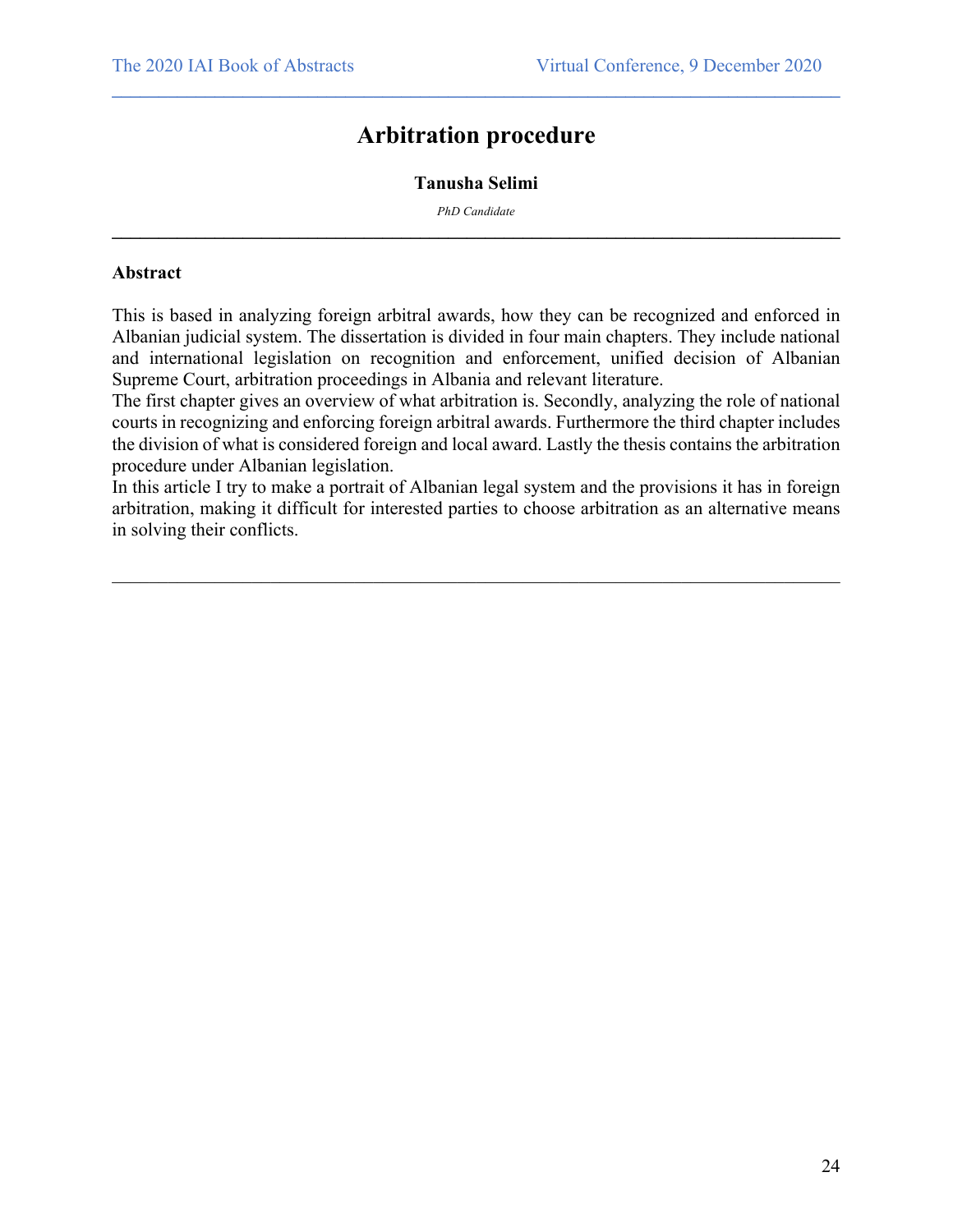### **A Synoptic View on Organizational Change Theories applied on Current Developments in the Automotive Industry**

 $\mathcal{L}_\mathcal{L} = \{ \mathcal{L}_\mathcal{L} = \{ \mathcal{L}_\mathcal{L} = \{ \mathcal{L}_\mathcal{L} = \{ \mathcal{L}_\mathcal{L} = \{ \mathcal{L}_\mathcal{L} = \{ \mathcal{L}_\mathcal{L} = \{ \mathcal{L}_\mathcal{L} = \{ \mathcal{L}_\mathcal{L} = \{ \mathcal{L}_\mathcal{L} = \{ \mathcal{L}_\mathcal{L} = \{ \mathcal{L}_\mathcal{L} = \{ \mathcal{L}_\mathcal{L} = \{ \mathcal{L}_\mathcal{L} = \{ \mathcal{L}_\mathcal{$ 

#### **Dipl. Kfm. Matthias Kretschmar**

*Fulda University of Applied Sciences, Germany e-mail: Matthias.kretschmar@w.hs-fulda.de*

#### **Abstract**

This paper links aspects of the change theory with the adaption of the business models of companies in the automotive industry to their economic environment which is characterized by fundamental change requirements due to upcoming megatrends. A comprehensive model of organizational change is developed merging different basic theories of change into a synoptic approach to explain organizational change over time*.* The interdependencies between the basic theories will be used to link the different theoretical approaches. The practical impact of the different theoretical aspects which explain organizational change is then shown looking at some of the current world leaders in the automotive industry.

*Keywords: organizational change, change management, automotive industry*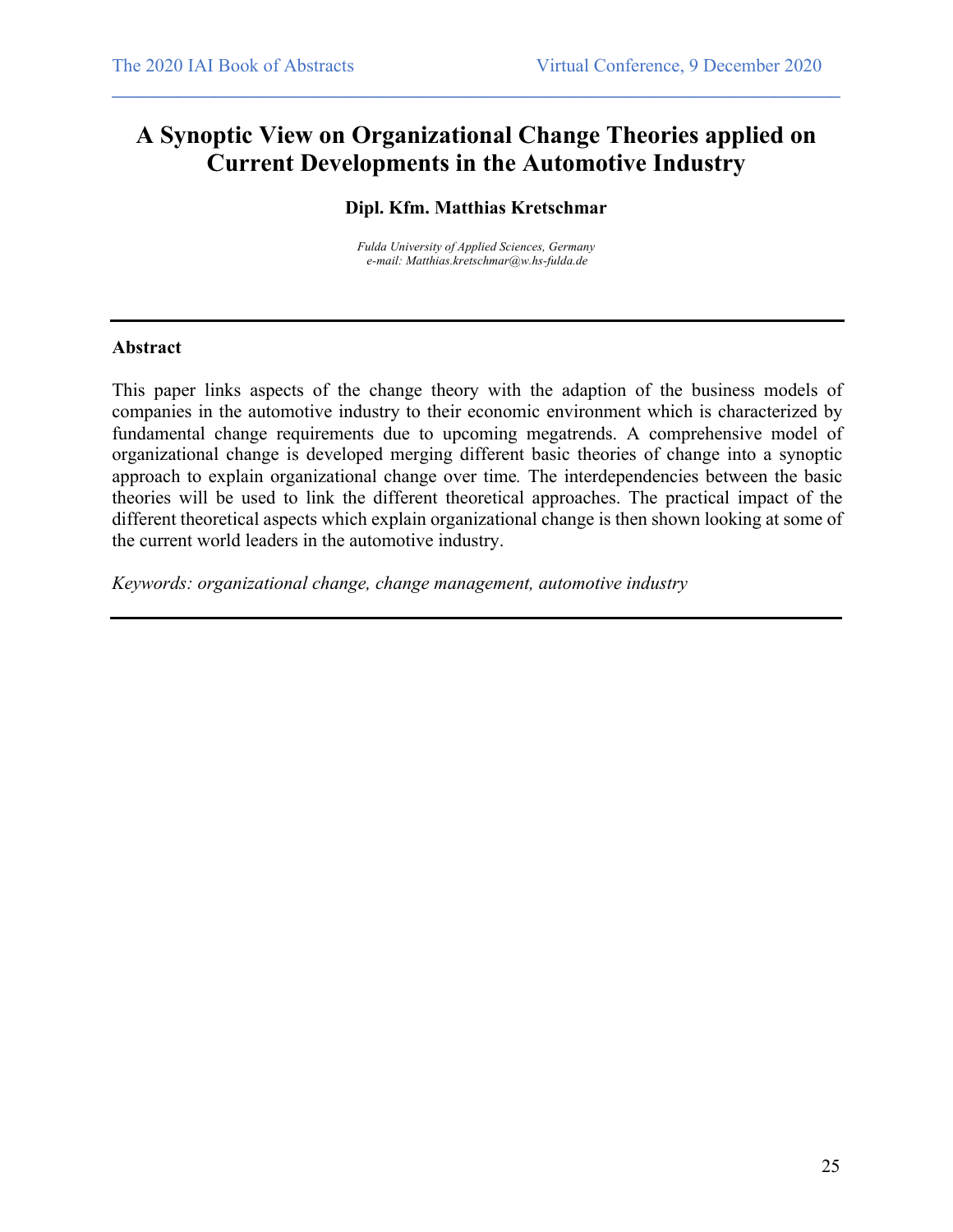### **The Determinants of Firm Investments in Research and Development**

 $\mathcal{L}_\mathcal{L} = \{ \mathcal{L}_\mathcal{L} = \{ \mathcal{L}_\mathcal{L} = \{ \mathcal{L}_\mathcal{L} = \{ \mathcal{L}_\mathcal{L} = \{ \mathcal{L}_\mathcal{L} = \{ \mathcal{L}_\mathcal{L} = \{ \mathcal{L}_\mathcal{L} = \{ \mathcal{L}_\mathcal{L} = \{ \mathcal{L}_\mathcal{L} = \{ \mathcal{L}_\mathcal{L} = \{ \mathcal{L}_\mathcal{L} = \{ \mathcal{L}_\mathcal{L} = \{ \mathcal{L}_\mathcal{L} = \{ \mathcal{L}_\mathcal{$ 

**Alberto Costantiello1 , Lucio Laureti2 , Angelo Leogrande PhD3**

*1 Professor of Economics and International Economics, LUM University, Italy 2 Professor of Economics, LUM University, Italy 3 Scholar in the Discipline of Economics, LUM University, Italy*

*\*Corresponding author email: costantiello@lum.it*

#### **Abstract**

In this article we investigate the political and industrial determinants of firm investment in Research and Development. We use data from the European Innovation Scoreboard of the European Commission for 36 countries in the period 2000-2019. We found that firm investments in Research and Development are positively associated with "*Linkages*", "*Innovation Index*", "*International Co-publications*", "*Medium and high-tech product exports*", "*Non-R&D innovation expenditure*", "*Turnover share large enterprises*", "*Human Resources*", "*Intellectual Assets*". Firm investments in Research and Development are negatively associated to "*Foreign doctorate students*", "*Knowledge-intensive services exports*", "*Private co-funding of public R&D expenditures*", "*Basic-school entrepreneurial education and training (SD)*", "*New doctorate graduates*", "*Trademark applications*", "*Tertiary education*" "*Design applications*", "*Lifelong Learning*", "*Foreign-controlled enterprises – share of value added (SD*)", "*Total Entrepreneurial Activity (TEA) (SD)"*.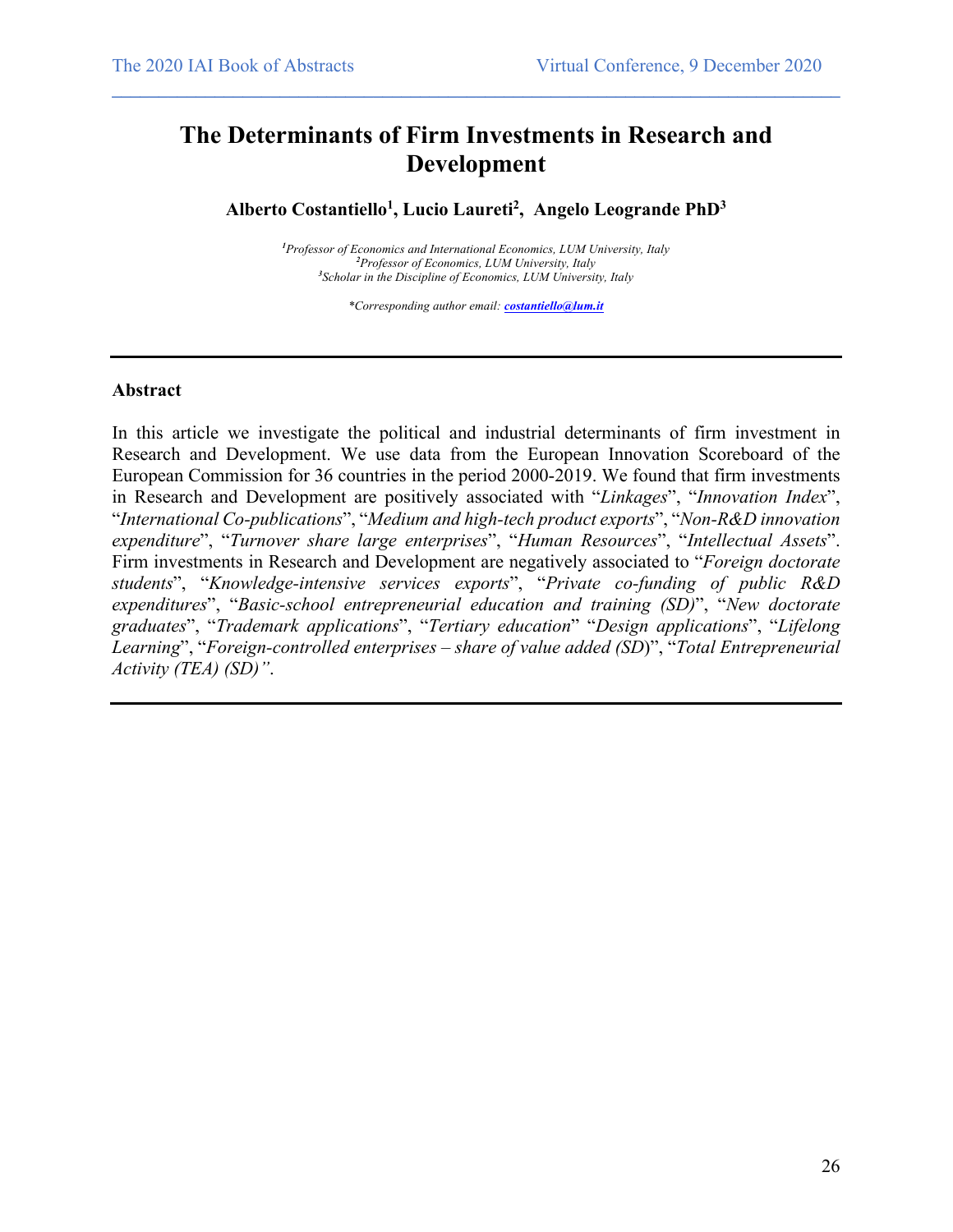### **Workplace Flexibility as Humanistic Ideal and Neoliberal Ideology**

 $\mathcal{L}_\mathcal{L} = \{ \mathcal{L}_\mathcal{L} = \{ \mathcal{L}_\mathcal{L} = \{ \mathcal{L}_\mathcal{L} = \{ \mathcal{L}_\mathcal{L} = \{ \mathcal{L}_\mathcal{L} = \{ \mathcal{L}_\mathcal{L} = \{ \mathcal{L}_\mathcal{L} = \{ \mathcal{L}_\mathcal{L} = \{ \mathcal{L}_\mathcal{L} = \{ \mathcal{L}_\mathcal{L} = \{ \mathcal{L}_\mathcal{L} = \{ \mathcal{L}_\mathcal{L} = \{ \mathcal{L}_\mathcal{L} = \{ \mathcal{L}_\mathcal{$ 

**Severin Hornung 1 , Thomas Höge 2**

*1\*Institute of Psychology, Faculty of Psychology and Sport Science, University of Innsbruck, Austria 2 Institute of Psychology, Faculty of Psychology and Sport Science, University of Innsbruck, Austria \* Corresponding Author: e-mail: severin.hornung@uibk.ac.at*

#### **Abstract**

 This contribution advances theorizing on workplace flexibility from a critical perspective in work and organizational psychology and human resource (HR) management. Functional, temporal, spatial, numerical, and financial dimensions of organizational flexibility are linked to adjustments in HR inputs. On the individual level, these translate into changes in work tasks, working schedules, location, paid work hours, and income; typically, determined by employers (management) based on capacity-oriented considerations. Employee-oriented flexibility introduces a counter-concept, where variabilities in HR practices are (individually or collectively) controlled by employees. An overlapping distinction describes the creation of flexibility through top-down, broad-based, formalized policies and programs (working time systems, work organization) versus bottom-up or hybrid individualized and informal approaches (proactive changes, personalized agreements). Investigated within this framework is the construct of idiosyncratic deals (i-deals), a hybrid type, bottom-up initiated, top-down authorized flexibility, defined as individually negotiated, mutually beneficial agreements on non-standard working conditions. Incorporating recent analyses of neoliberal ideology, i-deals can reflect institutional logics of individualism, competition, and instrumentality–versus humanistic values of individuation, solidarity, and emancipation. Constructed ideal-type vs. anti-type i-deals exemplify: self-actualization vs. self-reliance (needs vs. interests); common good vs. tournament situations (triple-win vs. winner-take-all); social transformation vs. economic efficiency (development vs. performance). Contrary implementation strategies include: humanization vs. rationalization goals; egalitarian vs. elitist distribution; relational vs. transactional resources; need-based vs. contribution-based authorization; procedural vs. distributive justice; supplementing vs. substituting collective HR practices. Humanistic conceptions of i-deals introduce employee-oriented flexibility, but the neoliberal paradigm reproduces anti-types as vehicles of economic rationalization and divisive labor-political power tactics. Attention require subjectified forms of employee self-exploitation and marketing orientation. Recommendations include broadening theory and refining instruments to contrast antagonistic modes of workplace flexibility.

*Keywords:* Organizational flexibility, neoliberal ideology, human resources, humanistic management, idiosyncratic deals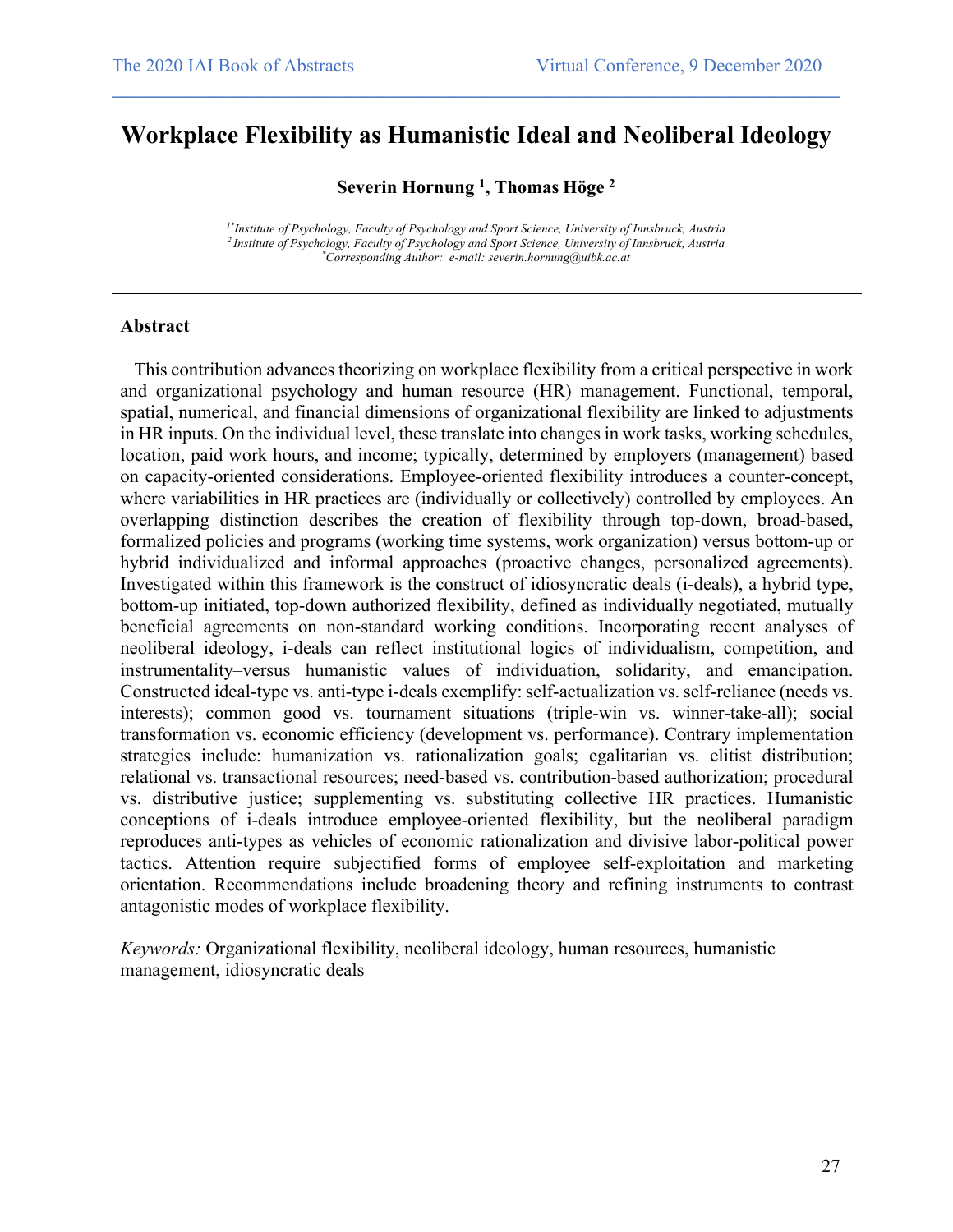### **The importance of the port of Rijeka within the Pan-European corridor V**

 $\mathcal{L}_\mathcal{L} = \{ \mathcal{L}_\mathcal{L} = \{ \mathcal{L}_\mathcal{L} = \{ \mathcal{L}_\mathcal{L} = \{ \mathcal{L}_\mathcal{L} = \{ \mathcal{L}_\mathcal{L} = \{ \mathcal{L}_\mathcal{L} = \{ \mathcal{L}_\mathcal{L} = \{ \mathcal{L}_\mathcal{L} = \{ \mathcal{L}_\mathcal{L} = \{ \mathcal{L}_\mathcal{L} = \{ \mathcal{L}_\mathcal{L} = \{ \mathcal{L}_\mathcal{L} = \{ \mathcal{L}_\mathcal{L} = \{ \mathcal{L}_\mathcal{$ 

**Lorena Bogović 1 , Marija Jović 2 , Edvard Tijan 3 , Ana Perić Hadžić 4**

*1 Student, University of Rijeka, Faculty of Maritime Studies, Croatia*

*2 Department of maritime logistics and management, University of Rijeka, Faculty of Maritime Studies, Croatia 3\*Department of maritime logistics and management, University of Rijeka, Faculty of Maritime Studies, Croatia 4 Department of maritime logistics and management, University of Rijeka, Faculty of Maritime Studies, Croatia \* Corresponding Author: e-mail: etijan@pfri.hr*

#### **Abstract**

 In this paper, the role of seaports in the transport system was explained, as the hubs which connect various transport modes (road rail, sea) for both cargo and passengers. The Pan-European Corridor V was analyzed, as a part of the Pan European Transport Network, consisting of seaports, roads and railroads, established in order to facilitate the European and Pan European traffic. The statistical data for port of Rijeka, the largest Croatian cargo seaport was compiled, emphasizing the importance within the Croatian seaport system, and within the Pan-European Corridor V. The Port of Rijeka was compared with the Ports of Venice, Trieste and Koper, which also lie at the Pan-European Corridor V. Finally, the analysis of the Corridor V branches B (Port of Rijeka) and C (Port of Ploče) was conducted.

*Keywords:* Maritime transport, Pan-European Transport Network, Corridor V, seaports, Port of Rijeka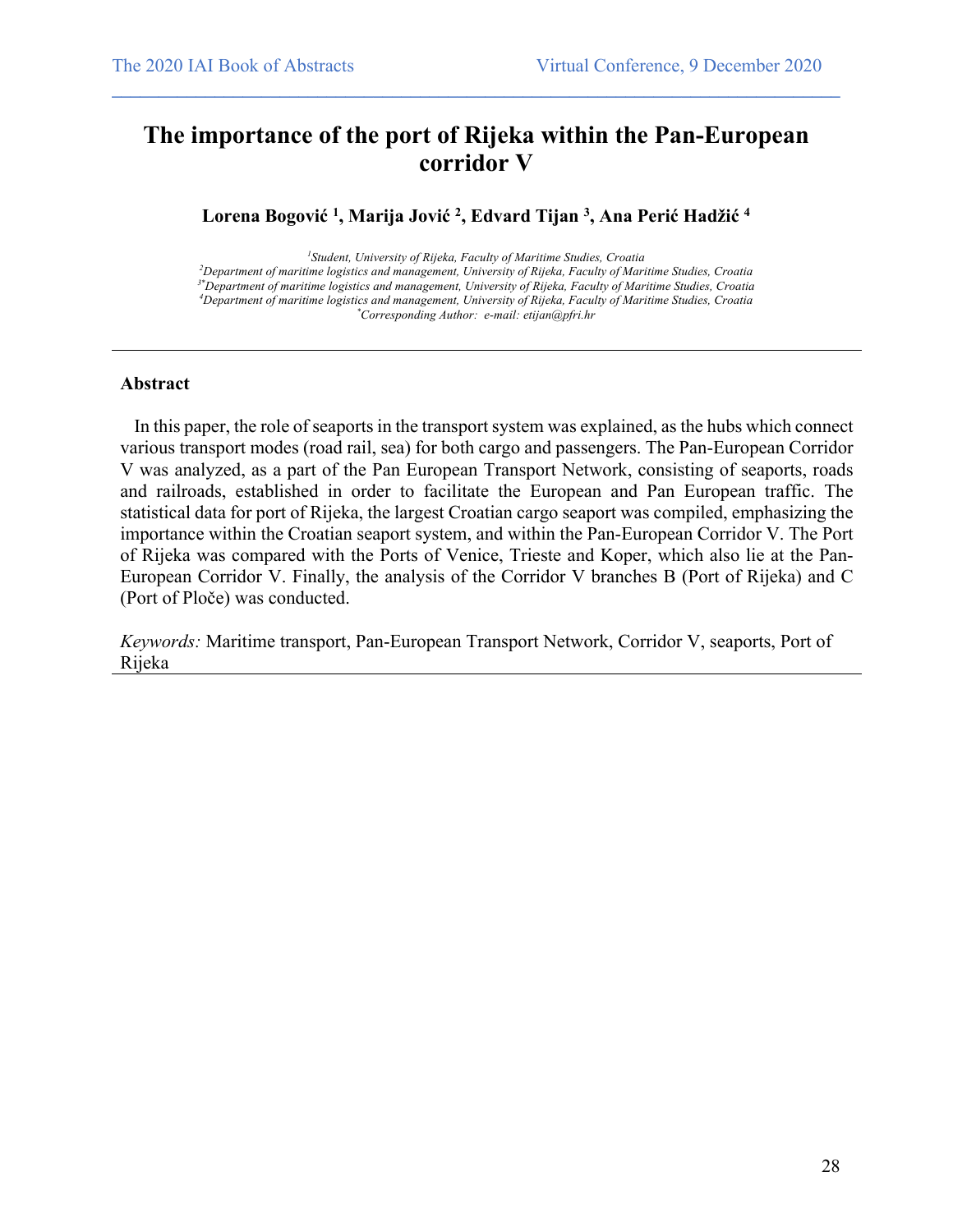### **Electronic Transportation Management System Development in the Port of Rijeka**

 $\mathcal{L}_\mathcal{L} = \{ \mathcal{L}_\mathcal{L} = \{ \mathcal{L}_\mathcal{L} = \{ \mathcal{L}_\mathcal{L} = \{ \mathcal{L}_\mathcal{L} = \{ \mathcal{L}_\mathcal{L} = \{ \mathcal{L}_\mathcal{L} = \{ \mathcal{L}_\mathcal{L} = \{ \mathcal{L}_\mathcal{L} = \{ \mathcal{L}_\mathcal{L} = \{ \mathcal{L}_\mathcal{L} = \{ \mathcal{L}_\mathcal{L} = \{ \mathcal{L}_\mathcal{L} = \{ \mathcal{L}_\mathcal{L} = \{ \mathcal{L}_\mathcal{$ 

**Edvard Tijan 1 , Marija Jović 2 , Saša Aksentijević 3 Dražen Žgaljić 4**

*1\*Department of maritime logistics and management, University of Rijeka, Faculty of Maritime Studies, Croatia 2 Department of maritime logistics and management, University of Rijeka, Faculty of Maritime Studies, Croatia 3 Aksentijević Forensics and Consulting, Ltd, Croatia*

*4 Department of maritime logistics and management, University of Rijeka, Faculty of Maritime Studies, Croatia \* Corresponding Author: e-mail: etijan@pfri.hr*

#### **Abstract**

 When transportation systems are inadequately managed, increased costs or missed opportunities may arise. Developed seaports should aim to implement the platforms that allow smooth electronic data exchange, such as electronic Transportation Management Systems. One of the disadvantages of the existing electronic Transportation Management Systems in the Port of Rijeka is the inability of remote user access. This can be partially remedied in several ways (VPN connections, etc.), but the idea was to allow users to both work from remote locations and to use mobile devices. As a part of the research, an improved Transportation Management System in the port of Rijeka was suggested, with the ability to work from remote locations and with the support for mobile devices, using cloud delivery. Such electronic Transportation Management System should enable users to optimize their business processes by connecting various seaport stakeholders, providing tangible sustainability benefits (mainly ecological and economic). Efficient communication between all the participants in the cargo chain will reduce the negative effects of cargo traffic on the environment, such as idle time and traffic jams. The optimization of transport routes and the simplification of the entire transport process will have a long-term impact on the operations in the Port of Rijeka. Besides the positive effects on companies, it will also benefit the employees and the local community.

*Keywords:* Electronic Transportation Management Systems, Seaports, Port of Rijeka, Digitalization, Business Process Optimization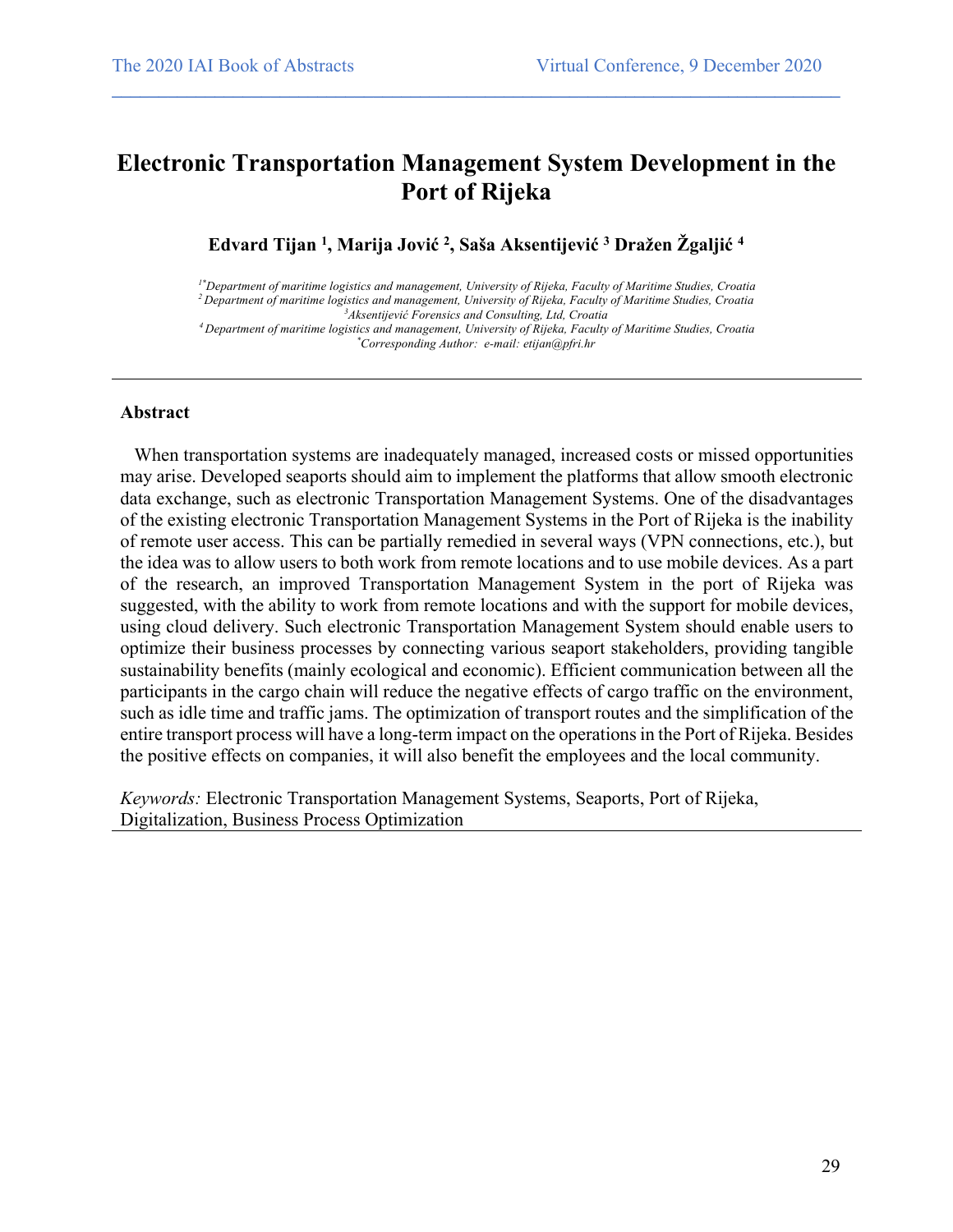### **The role of Port Authority in seaport governance**

 $\mathcal{L}_\mathcal{L} = \{ \mathcal{L}_\mathcal{L} = \{ \mathcal{L}_\mathcal{L} = \{ \mathcal{L}_\mathcal{L} = \{ \mathcal{L}_\mathcal{L} = \{ \mathcal{L}_\mathcal{L} = \{ \mathcal{L}_\mathcal{L} = \{ \mathcal{L}_\mathcal{L} = \{ \mathcal{L}_\mathcal{L} = \{ \mathcal{L}_\mathcal{L} = \{ \mathcal{L}_\mathcal{L} = \{ \mathcal{L}_\mathcal{L} = \{ \mathcal{L}_\mathcal{L} = \{ \mathcal{L}_\mathcal{L} = \{ \mathcal{L}_\mathcal{$ 

**Ana Panjako 1 , Marija Jović 2 , Edvard Tijan 3 , Alen Jugović 4**

*<sup>1</sup> Department of management, Ca' Foscari University of Venice, Italy*

*2 Department of maritime logistics and management, University of Rijeka, Faculty of Maritime Studies, Croatia*

*3\* Department of maritime logistics and management, University of Rijeka, Faculty of Maritime Studies, Croatia*

*4 Department of maritime logistics and management, University of Rijeka, Faculty of Maritime Studies, Croatia*

*\* Corresponding Author: e-mail: etijan@pfri.hr*

#### **Abstract**

 Both the governments and port authorities have a significant impact on the maritime transport sector in general, and seaports in particular. In this paper, the focus was on the port authorities and their role in seaport governance. While central governments are focused on macroeconomic goals (such as economic growth and full employment) through active port policies, port authorities usually focus on financial and operational activities within the seaports. Although the common form is a local port authority, port authorities may also be established at the national, regional and provincial level. One of the core responsibilities of a port authority is to develop and maintain a seaport that is safe, sustainable and competitive. The roles of port authorities have evolved over time: at the beginning, they were usually considered only as regulators and landlords. However, port authorities possess the ability to evolve into real digital hubs and neutral data managers, which ultimately leads to the optimization of logistics processes, and more efficient use of transport infrastructure. In this paper, the theoretical frameworks of seaports, seaport governance and port authorities were provided. The authors have analyzed the differences between various types of port authorities and seaport governance models, emphasizing the importance of port authorities in port governance.

*Keywords:* seaports, port authorities, seaport governance, governance models.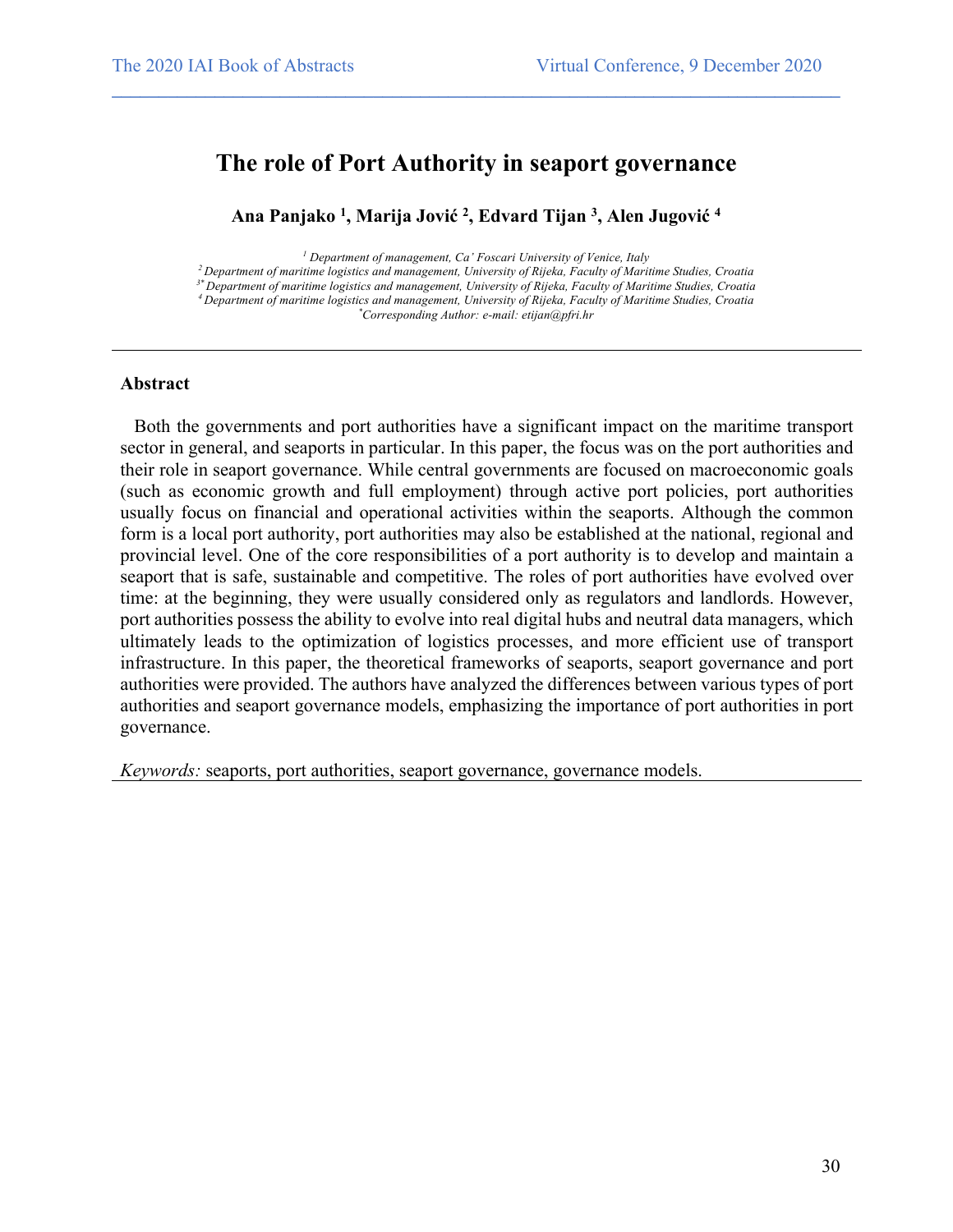### **Intensive care unit nurse's workload and quantitative determination of patient care classes**

#### **Diana Platace1\* , Svetlana Kulesova2**

 $\mathcal{L}_\mathcal{L} = \{ \mathcal{L}_\mathcal{L} = \{ \mathcal{L}_\mathcal{L} = \{ \mathcal{L}_\mathcal{L} = \{ \mathcal{L}_\mathcal{L} = \{ \mathcal{L}_\mathcal{L} = \{ \mathcal{L}_\mathcal{L} = \{ \mathcal{L}_\mathcal{L} = \{ \mathcal{L}_\mathcal{L} = \{ \mathcal{L}_\mathcal{L} = \{ \mathcal{L}_\mathcal{L} = \{ \mathcal{L}_\mathcal{L} = \{ \mathcal{L}_\mathcal{L} = \{ \mathcal{L}_\mathcal{L} = \{ \mathcal{L}_\mathcal{$ 

*1, 2 Department of Nursing and Midwifery, Faculty of Public Health and Social Welfare, Rīga Stradiņš University, Latvia Corresponding Author e-mail: diana.platace@rsu.lv*

#### **Abstract**

Introduction. Nurses' contribution is an important determinant of clinical recovery outcome. Health care quality improvement requires instruments for adequate evaluation of patients' clinical conditions and corresponding estimated health care. Therapeutic intervention scoring system provides evaluation of nurse's workload, estimation of patient related activity relative to the total working time, clinical condition severity etc. Evaluation of workload and required intervention amount attempts to forecast scope of necessary time and competence resources required for improvement of patient safety and care quality improvement, providing basis for adequate health care personnel allocation in hospitals.

**The aim** is estimation of intensive care unit nurse's workload and quantitative determination of patient care classes.

**Study methods:** quantitative (TISS-76 scale). Research participants - nurses of intensive care units (n=539). Results of the study showed that increasing proportion of therapeutic intervention measured by TISS score, implies direct correlation between clinical condition severity and amount of therapeutic interventions.

**Results.** Using the TISS-76 scale, certain classes of patient care were defined. The highest number of patients in care class III was 297 or 55%, for whom the average number of manipulations during the day was 25. The number of patients in care class II was 235 or 44%. The lowest number of patients in care class IV was 7 or 1%. The nursing/patient ratio during the study was on average 1: 2.8 - almost three times higher than the recommended norm for patients with care classes IV and III. There was a considerable variety of care activities and a variety of manipulations in the intensive care unit's nurses. The average maximum number of TISS points was 2 times higher than the average minimum number of TISS points.

**Keywords:** intensive care unit, nurse, critically ill patients, workload, therapeutic intervention classes, TISS.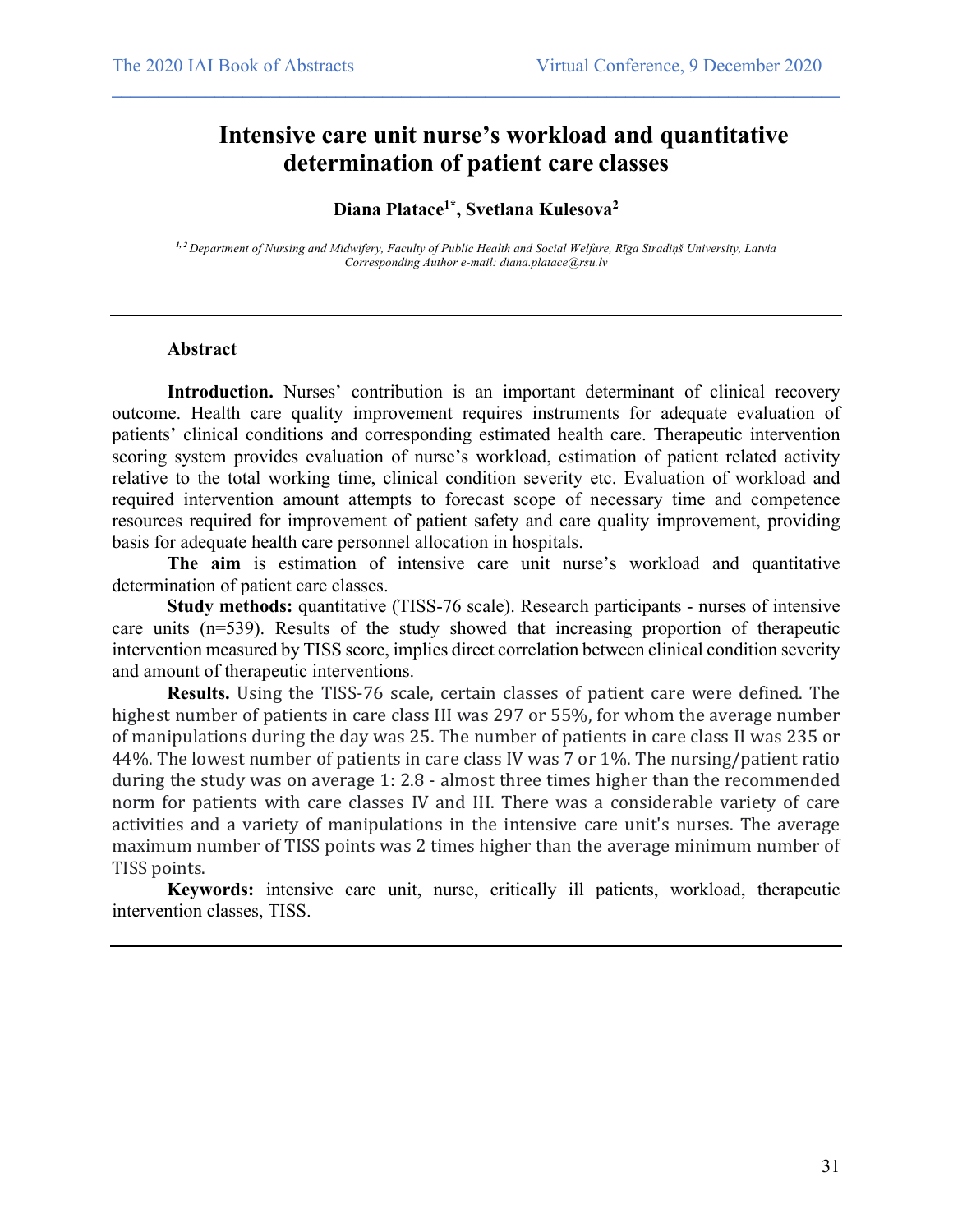## **Behaviour and knowledge of dental flossing among sample populations in Thailand between persons receiving and not receiving dental clinic services.**

 $\mathcal{L}_\mathcal{L} = \{ \mathcal{L}_\mathcal{L} = \{ \mathcal{L}_\mathcal{L} = \{ \mathcal{L}_\mathcal{L} = \{ \mathcal{L}_\mathcal{L} = \{ \mathcal{L}_\mathcal{L} = \{ \mathcal{L}_\mathcal{L} = \{ \mathcal{L}_\mathcal{L} = \{ \mathcal{L}_\mathcal{L} = \{ \mathcal{L}_\mathcal{L} = \{ \mathcal{L}_\mathcal{L} = \{ \mathcal{L}_\mathcal{L} = \{ \mathcal{L}_\mathcal{L} = \{ \mathcal{L}_\mathcal{L} = \{ \mathcal{L}_\mathcal{$ 

**Setthadol Kulsumritpon1 , Sirapatsorn Teerawattana2 , Pornsiri Sripoaraya3**

**<sup>1</sup>***Chiang Mai University Demonstration School, Chiang Mai,* 50200*, Thailand* **<sup>2</sup>***Kanchanapisek Witthayalai Nakhon Phatom School, Nakhon Pathom,* 73170*, Thailand* **3** *Hatyaiwittayalai School, SongKhla,* 90110*, Thailand*

*Corresponding author email: templeoftime1423@gmail.com*

#### **Abstract**

Cleaning an oral cavity by only brushing cannot help removing all food debris and bacteria. Dental floss can help to remove plaque, tartar from the inaccessible brushing area. The research team conducted a survey using an online questionnaire in Google form reflecting behaviour and usage of dental flossing among 281 persons of sample populations in Thailand who are receiving and not receiving dental clinic services. The results can divide into two sections. Firstly, flossing behaviour, 96.44 percent of samples have risk behaviours due to making food scraps, which could be led to cavities problem. With 139 people still flossing, which is 62.38 percent of the people who used dental floss, we can divide the information into two groups which are 102 people who go to the dental clinic and 37 people who do not go to the dental clinic. The ratio of those two groups, accounting for 58.62 percent of people who received dental services in a year and 34.57 percent respectively. Secondly, understanding of dental flossing, it was found that 99 responders 'understood'; however, only 31 of them used it correctly, which can calculate as 31.31 percent. Including those who answered 'not really' and answered 'did not understand', only 14.28 percent were used correctly. As a result, it can be concluded that most of Thailand people do not know the correct ways of dental flossing. Furthermore, people who attend dental clinics not only have correct oral care hygiene habits but also have a higher rate of using dental floss.

*Keywords:* dental floss; knowledge; usage; behaviour; oral care hygiene habits; understanding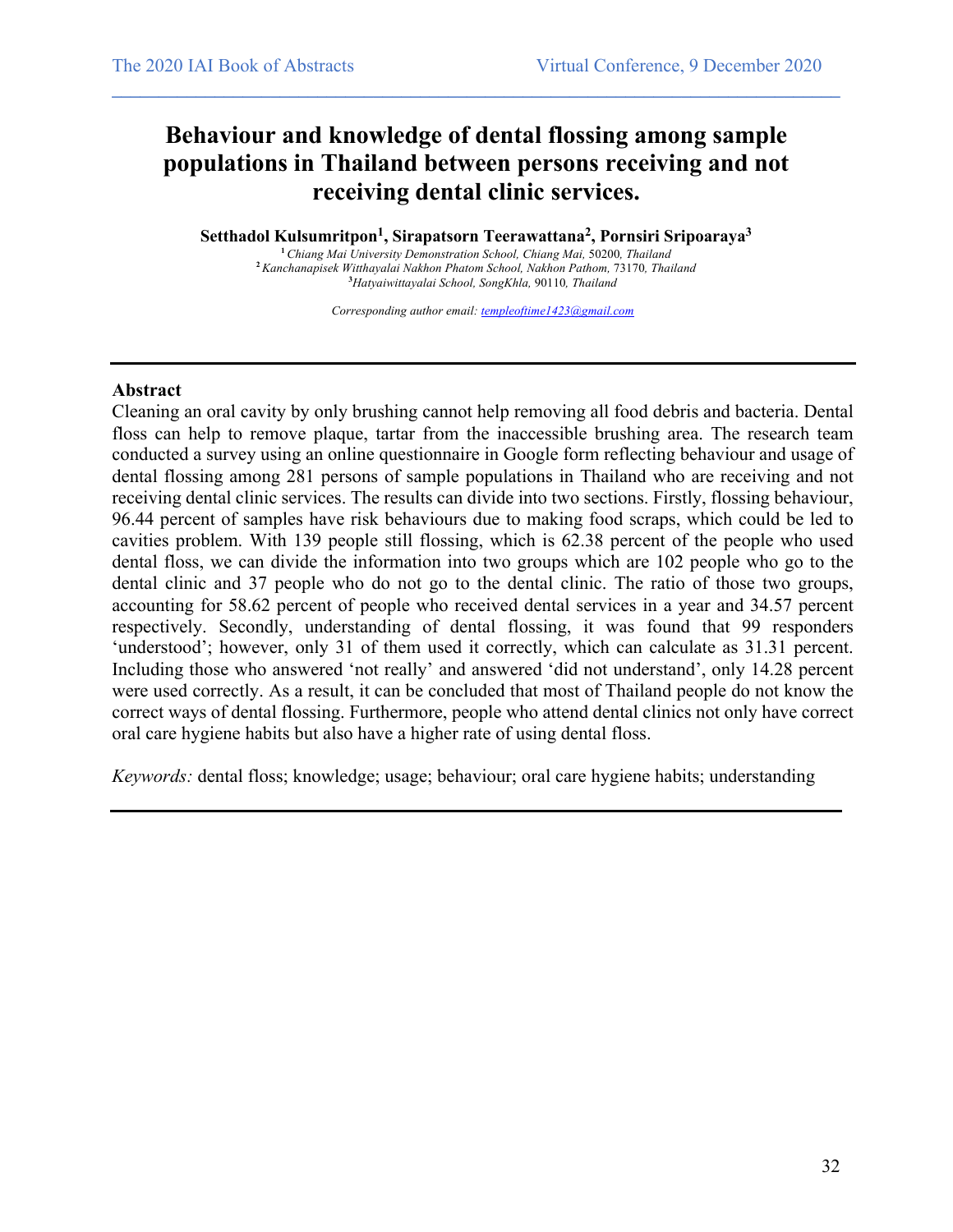### **A systematic review of low-cost simulation models in ENT surgery**

 $\mathcal{L}_\mathcal{L} = \{ \mathcal{L}_\mathcal{L} = \{ \mathcal{L}_\mathcal{L} = \{ \mathcal{L}_\mathcal{L} = \{ \mathcal{L}_\mathcal{L} = \{ \mathcal{L}_\mathcal{L} = \{ \mathcal{L}_\mathcal{L} = \{ \mathcal{L}_\mathcal{L} = \{ \mathcal{L}_\mathcal{L} = \{ \mathcal{L}_\mathcal{L} = \{ \mathcal{L}_\mathcal{L} = \{ \mathcal{L}_\mathcal{L} = \{ \mathcal{L}_\mathcal{L} = \{ \mathcal{L}_\mathcal{L} = \{ \mathcal{L}_\mathcal{$ 

**1. (Co-author) Rahul Pankhania MBChB PGCert (Clin Ed). Royal Surrey County Hospital.\* 1. (Co-author) Theo Pelly MBChB MRCS PGCert (Clin Ed). St Helier Hospital.\* 2. Henry Bowyer MBBS MRCS PGCert (Clin Ed). Homerton Hospital. 3. Nimlan Shanmugathas MBBS MRCS PGDip (Clin Ed). Chelsea and Westminster Hospital. 4. Anuj Wali MA(Oxon) MBBS MRCS PGCert (Clin Ed). Charing Cross Hospital.**

*\*Corresponding author email: theopelly@gmail.com*

#### **Abstract**

Introduction:

Simulation training has become a key part of the surgical curriculum over recent years. As well as increased costs to surgical training, current trainees face reduced operating time as a result of the COVID-19 pandemic, creating a need for low-cost simulation models in ENT surgery.

Material and methods:

A systematic review of the literature was performed using multiple databases. Each model included was assessed for the ease and expense of its construction, as well as validity and educational value. Reviewers assessed articles with the use of a standardised proforma. Models produced using 3d printing or Virtual Reality technology were excluded.

#### Results and analysis:

A total of 18 low-cost simulation models were identified, relating to otology, head and neck surgery, laryngeal surgery, rhinology and tonsil and quinsy surgery. 94% (17/18) of the models identified could be constructed from materials costing <20 USD (\$). In only 4 of these models (22.2%) was an attempt to demonstrate the educational impact of the model made. Validation was rarely formally assessed, with only one model (5.6%) validated over the three domains of face, content and construct validity.

#### Discussion:

More efforts are needed to standardise validation methods and demonstrate the educational value of the available low-cost simulation models in otorhinolaryngology. Only one model for sinus surgery was suitable to be recommended by the authors for use in training.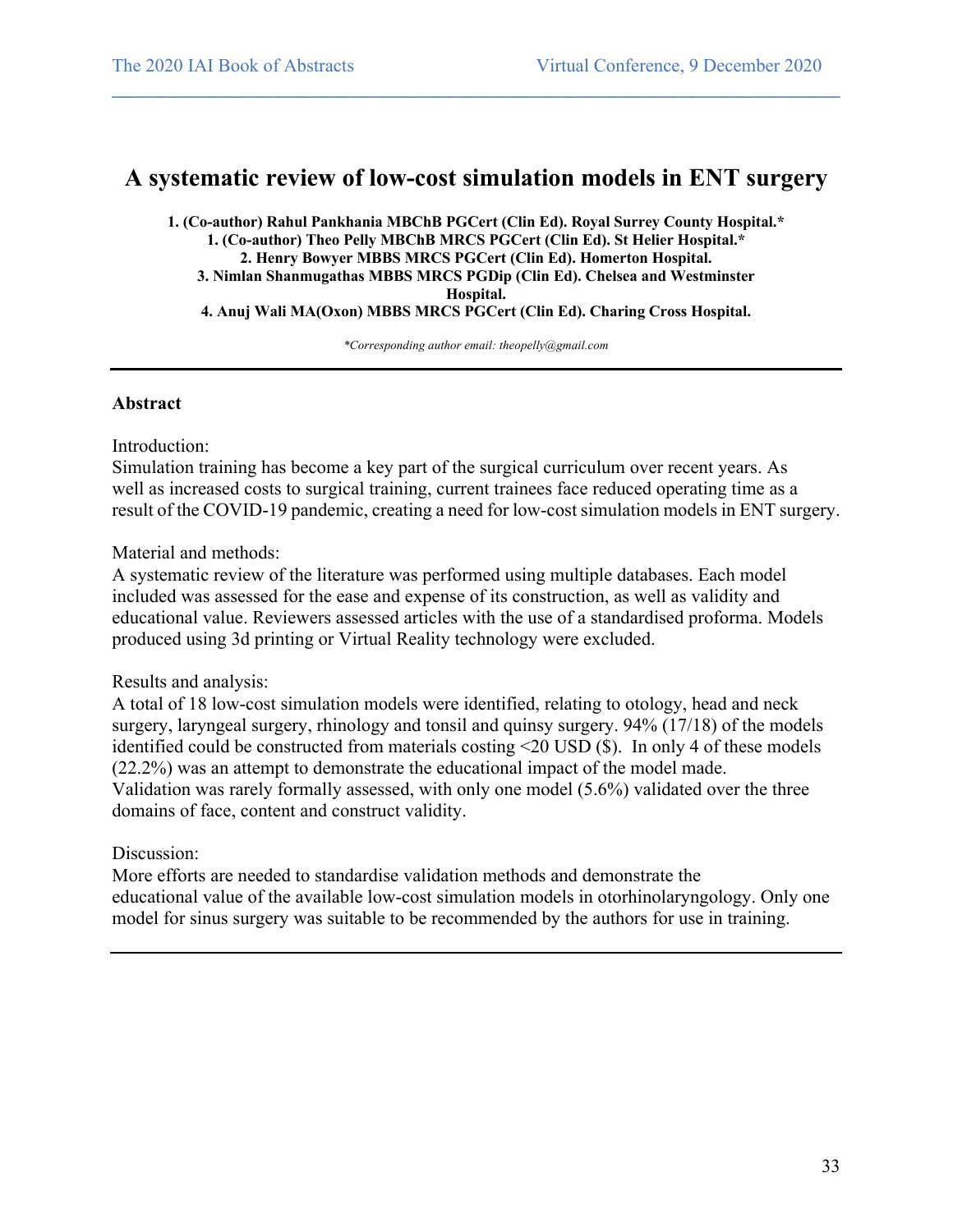### **Assessing Consent Quality in Elective Arthroplasty**

 $\mathcal{L}_\mathcal{L} = \{ \mathcal{L}_\mathcal{L} = \{ \mathcal{L}_\mathcal{L} = \{ \mathcal{L}_\mathcal{L} = \{ \mathcal{L}_\mathcal{L} = \{ \mathcal{L}_\mathcal{L} = \{ \mathcal{L}_\mathcal{L} = \{ \mathcal{L}_\mathcal{L} = \{ \mathcal{L}_\mathcal{L} = \{ \mathcal{L}_\mathcal{L} = \{ \mathcal{L}_\mathcal{L} = \{ \mathcal{L}_\mathcal{L} = \{ \mathcal{L}_\mathcal{L} = \{ \mathcal{L}_\mathcal{L} = \{ \mathcal{L}_\mathcal{$ 

**Mr Joseph Heylen MBBS BSc MRCS\* , Dr Jayson Roberts MBBS BSc, Dr Oliver Kemp MBBS BSc, Mr Amit Vats PhD FRCS**

> *\*Ashford and St Peter's Hospital, United Kingdom E-mail: joseph.heylen@nhs.net*

#### **Abstract**

#### **Introduction**

Improper consent is a major cause of litigation within health care authorities. Within the United Kingdom National Health Service, 4% of all surgical negligence claims are attributable to improper consenting, with an average pay out of approximately £40,000 per claim. Therefore, not only does it represent substandard clinical practice but it has major financial implications too.

#### **Method**

We performed a retrospective analysis of the 100 most recent elective arthroplasties (50 hips and 50 knees) at a district general hospital in the South of England between 17/01/2020 and 11/03/2020. We reviewed both clinic letters and consent forms. The BOA (British Orthopaedic Association) endorsed consent proforma was used as a comparison standard. This gives specific risks which should be discussed with a patient and are stratified by incidence in to "common" (incidence 2-5%), "less common" (incidence 1-2%), and "rare" (incidence  $\leq 1\%$ ).

#### **Results**

In 40% of hip arthroplasty clinic letters and 20% of knee arthroplasty clinic letters there was no mention of a risk discussion, and of the remainder less than half mentioned specific risks. On reviewing the consent forms, data was gathered related to each specific risk. To then allow for a meaningful overview consent forms were reviewed and graded dependent on the proportion of the risks mentioned: "good" (>80%), "fair" (50-80%), "poor" (<50%). 39% of consents were rated "good", 56% "fair" and 5% "poor".

#### **Conclusion**

This study has shown that the classic consent procedure for elective arthroplasty falls somewhat short when compared to the BOA's endorsed standard, exposing the clinician and trust to medicolegal challenges. Possible strategies to improve this include consenting in clinic rather than the ward, standardised proformas and electronic consent.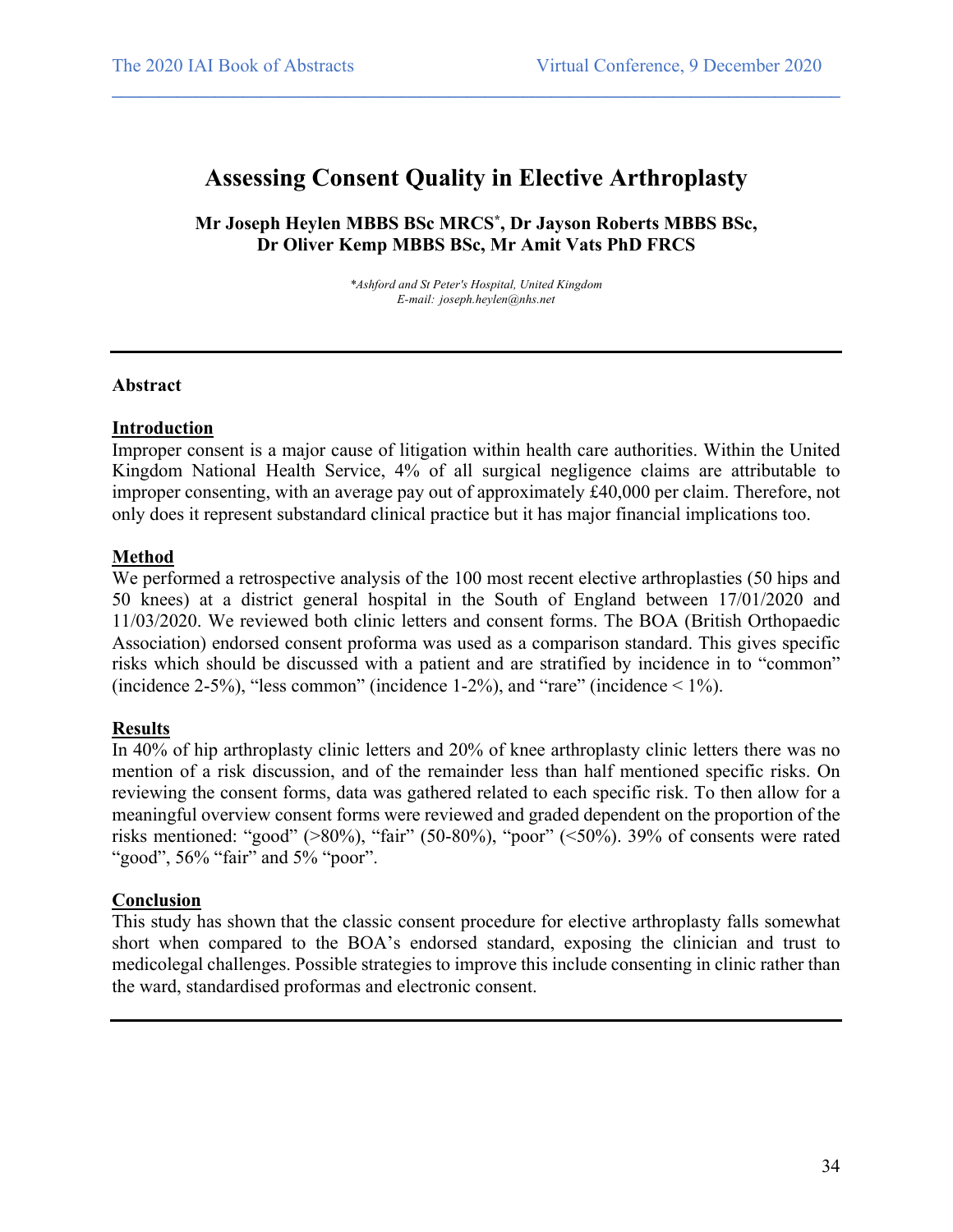### **The Future of Patient Information improvement using QR Codes**

 $\mathcal{L}_\mathcal{L} = \{ \mathcal{L}_\mathcal{L} = \{ \mathcal{L}_\mathcal{L} = \{ \mathcal{L}_\mathcal{L} = \{ \mathcal{L}_\mathcal{L} = \{ \mathcal{L}_\mathcal{L} = \{ \mathcal{L}_\mathcal{L} = \{ \mathcal{L}_\mathcal{L} = \{ \mathcal{L}_\mathcal{L} = \{ \mathcal{L}_\mathcal{L} = \{ \mathcal{L}_\mathcal{L} = \{ \mathcal{L}_\mathcal{L} = \{ \mathcal{L}_\mathcal{L} = \{ \mathcal{L}_\mathcal{L} = \{ \mathcal{L}_\mathcal{$ 

**Mr Rahul Pankhania1 , Mr Gentle Wong <sup>2</sup>**

*1\*Department of ENT, Royal Surrey County Hospital, United Kingdom <sup>2</sup> Department of ENT, Royal Surrey County Hospital, United Kingdom*

> *\* Corresponding Author: Rahul Pankhania e-mail: rahul275@hotmail.co.uk*

#### **Abstract**

#### **Introduction**

Consent is a multi-stage process and patient information forms an essential component to the patient's experience. Patient Information leaflets (PILs) help inform patients, providing time for reflection between decision making. PILs are usually paper copies, however most patients lose them within the first 24 hours and never refer back to this information again.

Our solution: A QR code that links directly to an electronic copy of the trust leaflet, which is automatically downloaded in seconds and ready for viewing anytime on their device.

#### **Methods**

QR codes were generated for each of the electronic leaflets available in the ENT department. Patients scanned the relevant leaflet QR code ready to be viewed at their convenience. 20 outpatients of a varied age range were surveyed on their experience.

#### **Results**

95% of patients had never been online to view electronic copies of leaflets previously. All patients agreed an environmentally friendly method was an advantage. 90% of patients referred back to the electronic leaflet and advocated its use.

#### **Conclusion**

QR codes provide a simple, quick, cost effective and environmentally friendly alternative of delivering patient information. This empowers patients to revisit and reflect on information provided, facilitating well-informed decision making and a higher level of patient-centred care.

*Keywords:* Medicine, Patient Care, ENT, Improvement, Patient Safety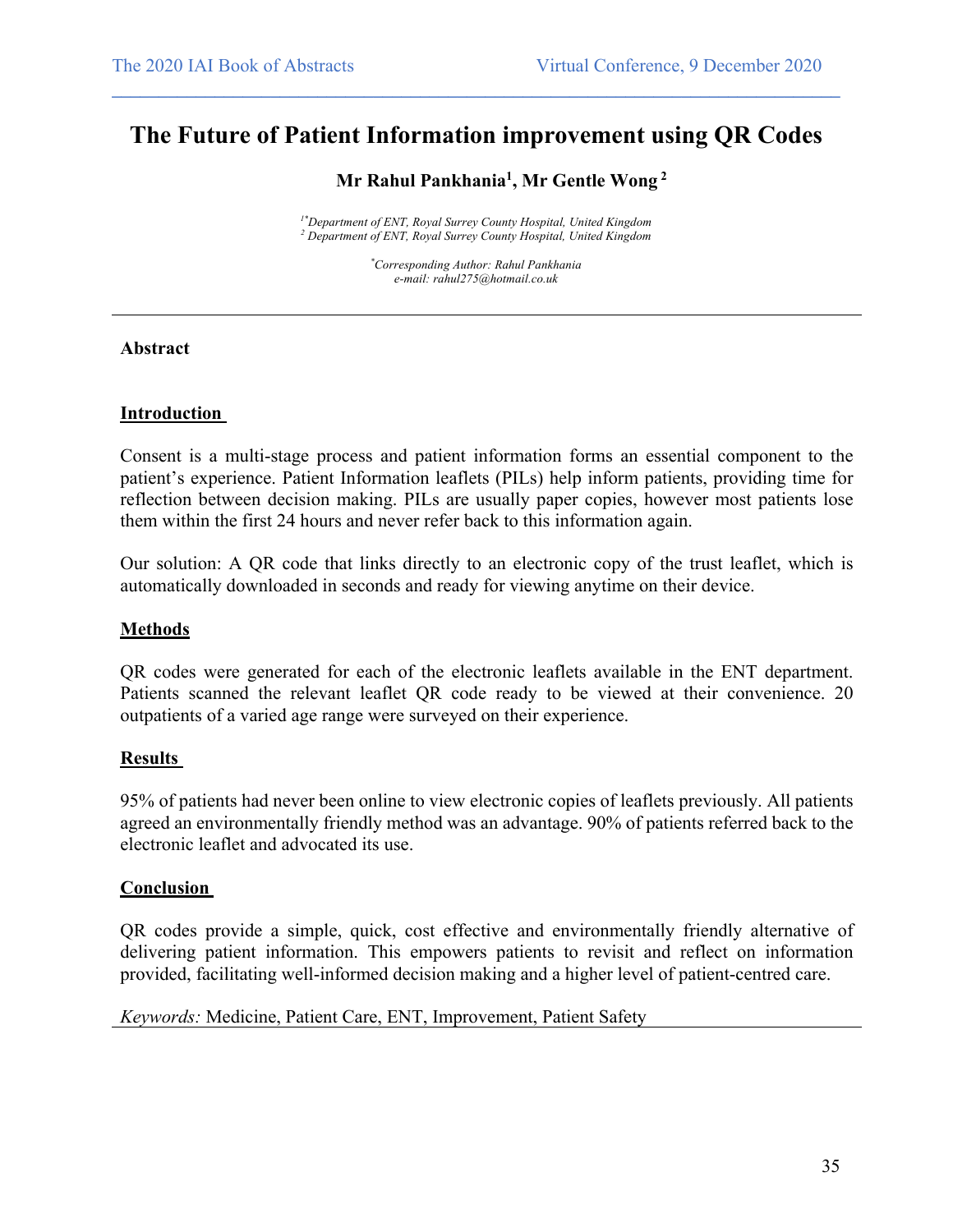## **Gradenigo's Syndrome with Periorbital Cellulitis: Our Management of a Rare Presentation**

 $\mathcal{L}_\mathcal{L} = \{ \mathcal{L}_\mathcal{L} = \{ \mathcal{L}_\mathcal{L} = \{ \mathcal{L}_\mathcal{L} = \{ \mathcal{L}_\mathcal{L} = \{ \mathcal{L}_\mathcal{L} = \{ \mathcal{L}_\mathcal{L} = \{ \mathcal{L}_\mathcal{L} = \{ \mathcal{L}_\mathcal{L} = \{ \mathcal{L}_\mathcal{L} = \{ \mathcal{L}_\mathcal{L} = \{ \mathcal{L}_\mathcal{L} = \{ \mathcal{L}_\mathcal{L} = \{ \mathcal{L}_\mathcal{L} = \{ \mathcal{L}_\mathcal{$ 

### **Rahul Pankhania <sup>1</sup> , Phillpe Bowles2**

*1\*Department of ENT, Royal Sussex County Hospital, United Kingdom <sup>2</sup> Department of ENT, Royal Sussex County Hospital, United Kingdom*

> *\* Corresponding Author: Rahul Pankhania e-mail: rahul275@hotmail.co.uk*

#### **Abstract**

#### **Background**

We present an unusual case of right-sided Gradenigo's syndrome with concurrent left sided periorbital cellulitis in a 22-month patient originating from an upper respiratory tract infection. Gradenigo's syndrome is a triad of suppurative otitis media, diplopia due to ipsilateral abducens nerve palsy and ipsilateral retroorbital pain due to trigeminal nerve involvement. We highlight the necessity of a thorough history and examination with prompt sub-specialty referral and a multi-disciplinary approach in the management of this condition.

#### **Case History**

A 22 month old female patient presented to a tertiary referral hospital, with a 2 day history of fever, cough, coryzal symptoms, oedema of the right upper eyelid and a discharging left ear. Clinical examination identified a left sided ophthalmoplegia, an absent left lateral gaze combined with purulent left otorrhea. This raised suspicion for petrous apex involvement and a diagnosis of Gradenigo's syndrome. CT head with contrast reported fluid within the left maxillary sinus, petromastoid air cells, external auditory meatus and middle ear.

#### **Management**

IV antibiotics were commenced with joint care under the paediatric, ENT and ophthalmology teams. Following 48 hours without clinical improvement a left cortical mastoidectomy and grommet insertion was undertaken. 24 hours following surgery, there was marked improvement in ophthalmoplegia and an improvement in abducens nerve palsy. The patient was subsequently discharged 5 days from admission and 3 days post operatively.

#### **Learning Points**

- Gradenigo's syndrome and Periorbital cellulitis concurrently are uncommon complications of upper respiratory tract infections.
- Thorough history and clinical examination is vital in order to identify subtle signs that may be missed, followed by prompt specialist referral.
- Patients should have hourly neurological observations to monitor for intracranial pathology, progression of which should be managed with early surgical intervention.
- Management requires co-ordinated multi-speciality input with clear communication in order to provide safe patient outcomes.

*Keywords:* Medicine, Surgery, ENT, Paediatrics, Diagnosis, Management, Rare